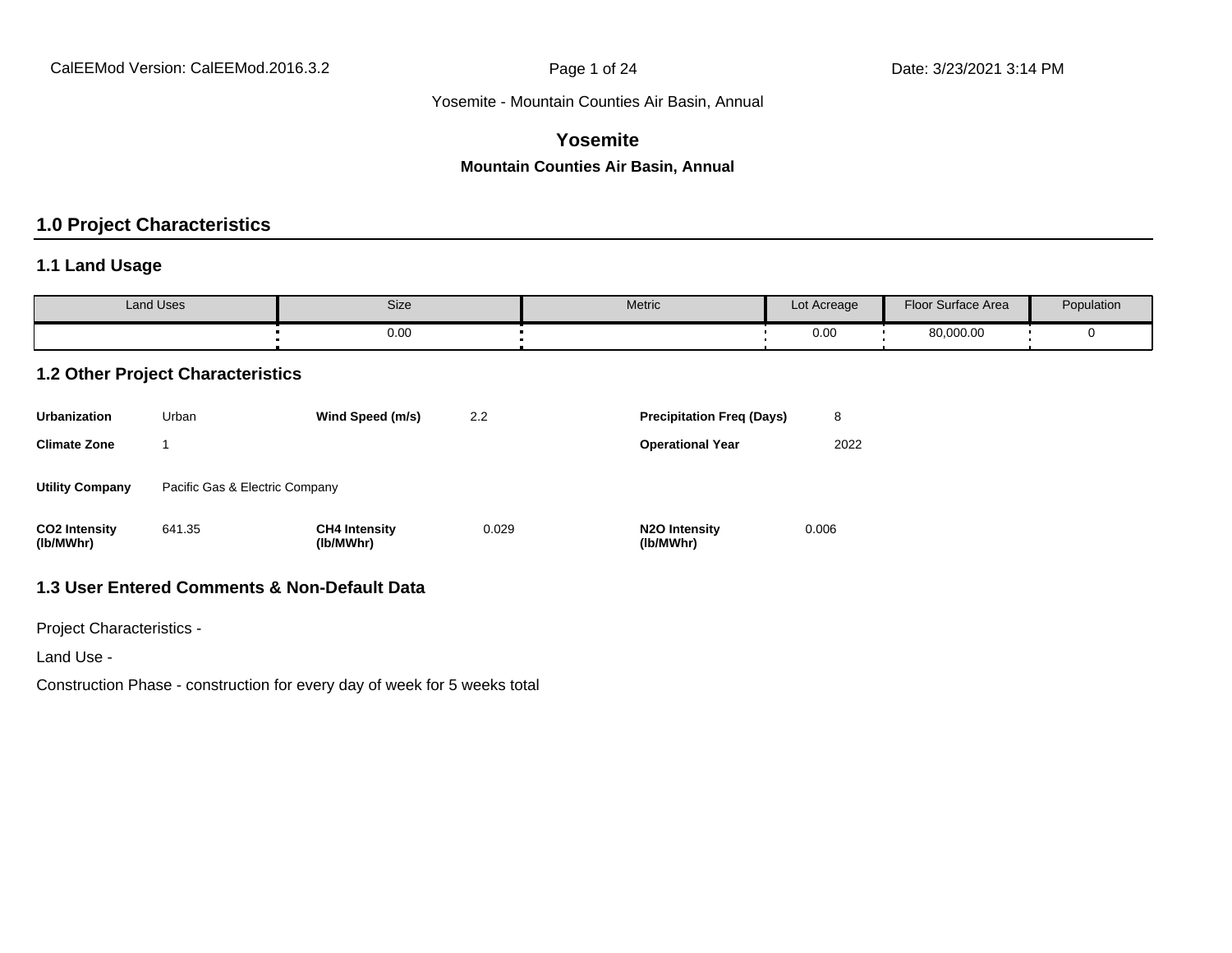| Table Name           | <b>Column Name</b> | Default Value | <b>New Value</b> |
|----------------------|--------------------|---------------|------------------|
| tblConstructionPhase | NumDays            | 0.00          | 18.00            |
| tblConstructionPhase | <b>NumDays</b>     | 0.00          | 19.00            |
| tblConstructionPhase | NumDaysWeek        | 5.00          | 7.00             |
| tblConstructionPhase | NumDaysWeek        | 5.00          | 7.00             |
| tblConstructionPhase | PhaseEndDate       | 5/31/2021     | 6/18/2021        |
| tblConstructionPhase | PhaseEndDate       | 5/31/2021     | 7/7/2021         |
| tblConstructionPhase | PhaseStartDate     | 6/1/2021      | 6/19/2021        |

# **2.0 Emissions Summary**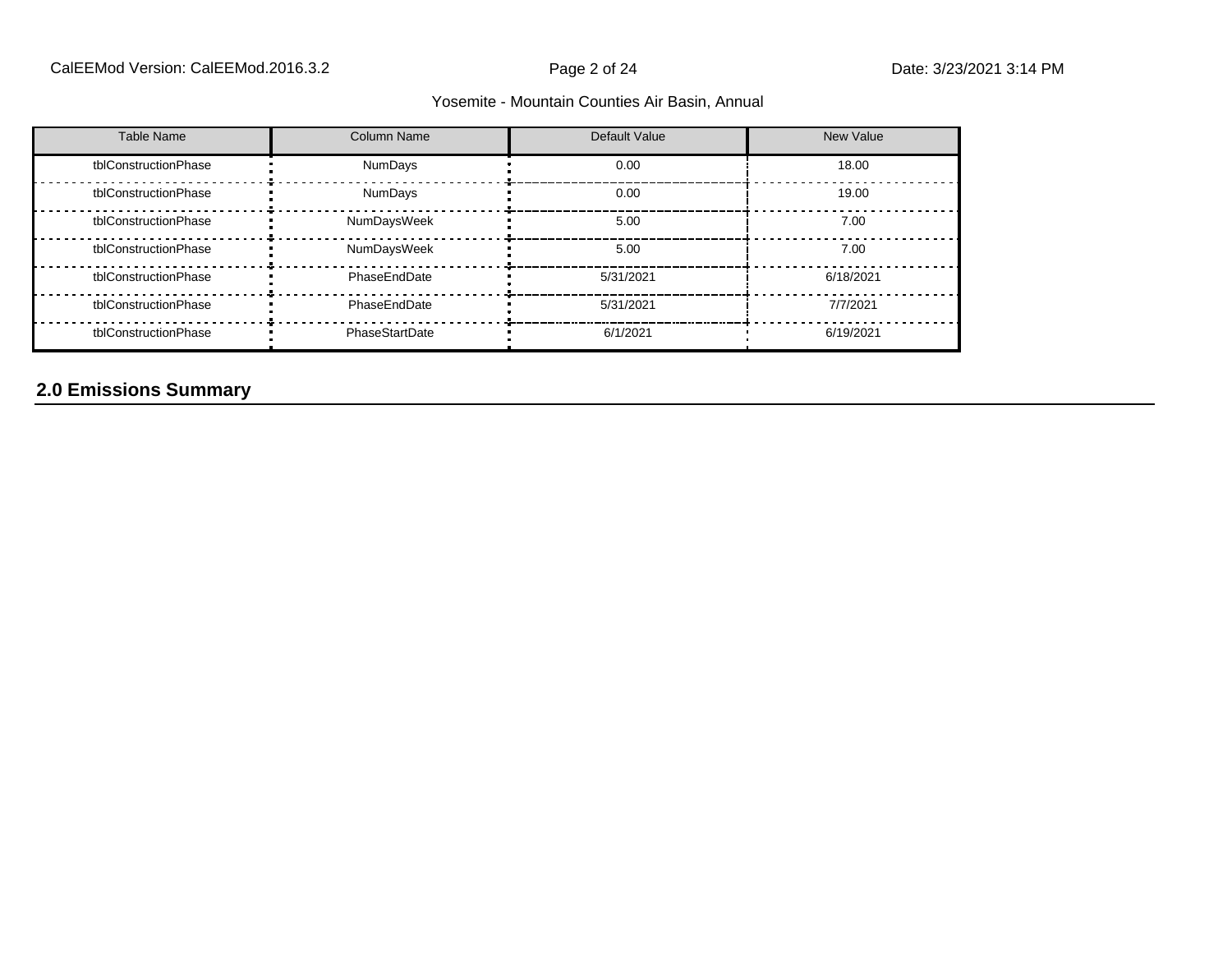#### **2.1 Overall Construction**

# **Unmitigated Construction**

|                | <b>ROG</b>                | <b>NO<sub>x</sub></b> | CO     | SO <sub>2</sub> | Fugitive<br><b>PM10</b> | Exhaust<br><b>PM10</b> | <b>PM10</b><br>Total | Fugitive<br>PM2.5 | Exhaust<br>PM2.5 | <b>PM2.5</b><br>Total |        | Bio- CO2   NBio- CO2   Total CO2 |         | CH <sub>4</sub> | <b>N2O</b> | CO <sub>2e</sub> |
|----------------|---------------------------|-----------------------|--------|-----------------|-------------------------|------------------------|----------------------|-------------------|------------------|-----------------------|--------|----------------------------------|---------|-----------------|------------|------------------|
| Year           |                           |                       |        |                 |                         | tons/yr                |                      |                   |                  |                       |        |                                  | MT/yr   |                 |            |                  |
| 2021           | $\blacksquare$ 0.0156<br> | 0.1302                | 0.1460 | 2.3000e-<br>004 | 8.9100e-<br>003         | 7.0400e-<br>003        | 0.0160               | 4.2900e-<br>003   | 6.6300e-<br>003  | 0.0109                | 0.0000 | 20.0717                          | 20.0717 | 4.4300e-<br>003 | 0.0000     | 20.1824          |
| <b>Maximum</b> | 0.0156                    | 0.1302                | 0.1460 | 2.3000e-<br>004 | 8.9100e-<br>003         | 7.0400e-<br>003        | 0.0160               | 4.2900e-<br>003   | 6.6300e-<br>003  | 0.0109                | 0.0000 | 20.0717                          | 20.0717 | 4.4300e-<br>003 | 0.0000     | 20.1824          |

#### **Mitigated Construction**

|                | <b>ROG</b>  | <b>NO<sub>x</sub></b> | CO     | SO <sub>2</sub> | Fugitive<br><b>PM10</b> | Exhaust<br><b>PM10</b> | <b>PM10</b><br>Total | Fugitive<br><b>PM2.5</b> | Exhaust<br><b>PM2.5</b> | <b>PM2.5</b><br>Total |        | Bio- CO2   NBio- CO2   Total CO2 |         | CH <sub>4</sub> | <b>N2O</b> | CO <sub>2</sub> e |
|----------------|-------------|-----------------------|--------|-----------------|-------------------------|------------------------|----------------------|--------------------------|-------------------------|-----------------------|--------|----------------------------------|---------|-----------------|------------|-------------------|
| Year           |             |                       |        |                 |                         | tons/yr                |                      |                          |                         |                       |        |                                  | MT/yr   |                 |            |                   |
| 2021           | 0.0156<br>. | 0.1302                | 0.1460 | 2.3000e-<br>004 | 8.9100e-<br>003         | 7.0400e-<br>003        | 0.0160               | 4.2900e-<br>003          | 6.6300e-<br>003         | 0.0109                | 0.0000 | 20.0717                          | 20.0717 | 4.4300e-<br>003 | 0.0000     | 20.1823           |
| <b>Maximum</b> | 0.0156      | 0.1302                | 0.1460 | 2.3000e-<br>004 | 8.9100e-<br>003         | 7.0400e-<br>003        | 0.0160               | 4.2900e-<br>003          | 6.6300e-<br>003         | 0.0109                | 0.0000 | 20.0717                          | 20.0717 | 4.4300e-<br>003 | 0.0000     | 20.1823           |

|                             | <b>ROG</b> | <b>NO<sub>x</sub></b> | CO   | <b>SO2</b> | <b>Fugitive</b><br><b>PM10</b> | <b>Exhaust</b><br><b>PM10</b> | <b>PM10</b><br><b>Total</b> | <b>Fugitive</b><br><b>PM2.5</b> | <b>Exhaust</b><br><b>PM2.5</b> | <b>PM2.5</b><br><b>Total</b> |      |      | Bio- CO2   NBio-CO2   Total CO2 | CH <sub>4</sub> | <b>N20</b> | CO <sub>2e</sub> |
|-----------------------------|------------|-----------------------|------|------------|--------------------------------|-------------------------------|-----------------------------|---------------------------------|--------------------------------|------------------------------|------|------|---------------------------------|-----------------|------------|------------------|
| Percent<br><b>Reduction</b> | 0.00       | 0.00                  | 0.00 | 0.00       | 0.00                           | 0.00                          | 0.00                        | 0.00                            | 0.00                           | 0.00                         | 0.00 | 0.00 | 0.00                            | 0.00            | 0.00       | 0.00             |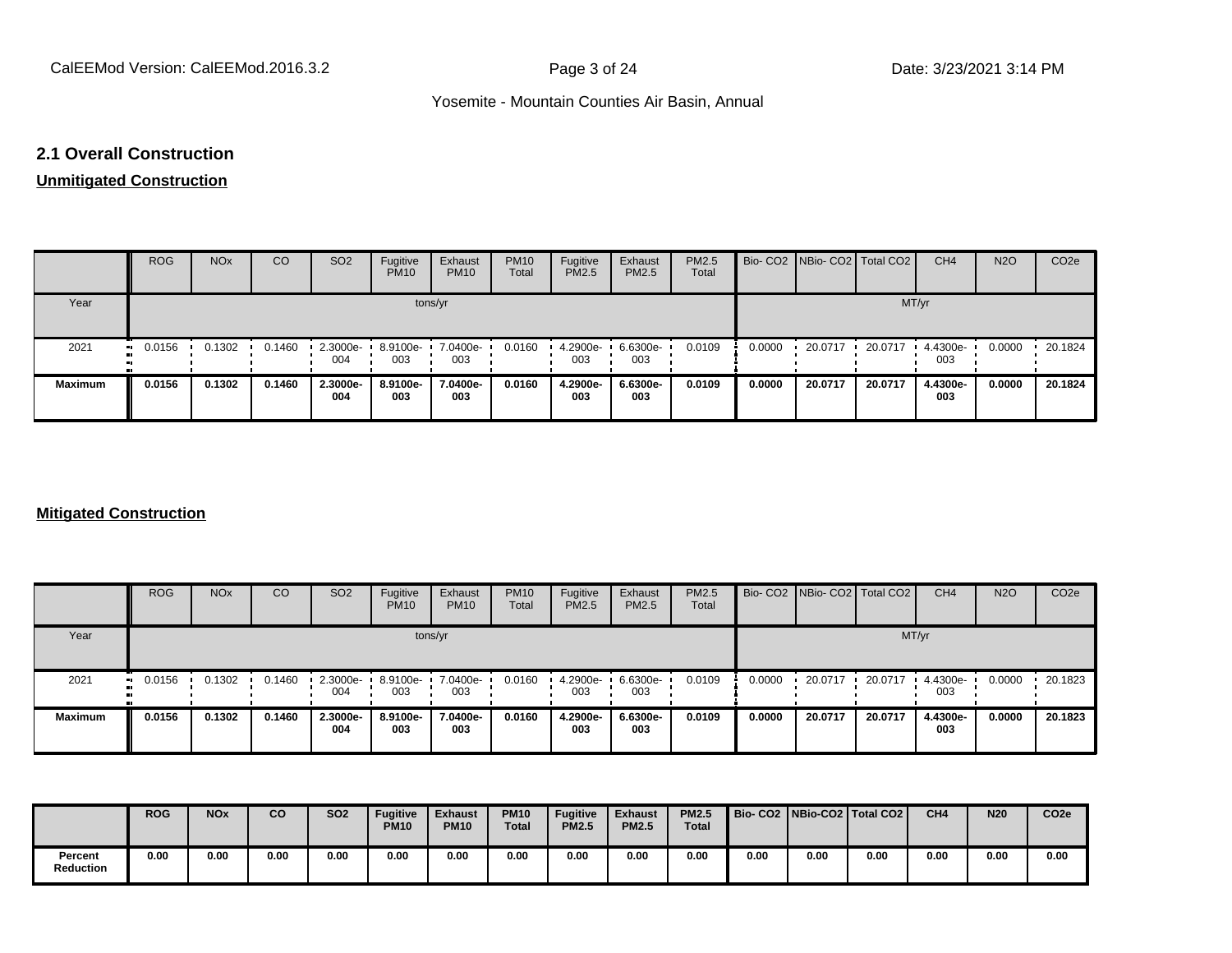| Quarter | <b>Start Date</b> | <b>End Date</b> | Maximum Unmitigated ROG + NOX (tons/guarter) | Maximum Mitigated ROG + NOX (tons/quarter) |
|---------|-------------------|-----------------|----------------------------------------------|--------------------------------------------|
|         | 6-1-2021          | 8-31-2021       | 0.1457                                       | 0.1457                                     |
|         |                   | <b>Highest</b>  | 0.1457                                       | 0.1457                                     |

# **2.2 Overall Operational**

#### **Unmitigated Operational**

|              | <b>ROG</b>       | <b>NO<sub>x</sub></b> | CO     | SO <sub>2</sub> | Fugitive<br><b>PM10</b> | Exhaust<br><b>PM10</b> | <b>PM10</b><br>Total | Fugitive<br>PM2.5 | Exhaust<br>PM2.5 | PM2.5<br>Total |        | Bio- CO2   NBio- CO2   Total CO2 |        | CH <sub>4</sub> | <b>N2O</b> | CO <sub>2e</sub> |
|--------------|------------------|-----------------------|--------|-----------------|-------------------------|------------------------|----------------------|-------------------|------------------|----------------|--------|----------------------------------|--------|-----------------|------------|------------------|
| Category     |                  |                       |        |                 |                         | tons/yr                |                      |                   |                  |                |        |                                  | MT/yr  |                 |            |                  |
| Area         | 0.3495<br>       | 0.0000                | 0.0000 | 0.0000          |                         | 0.0000                 | 0.0000               |                   | 0.0000           | 0.0000         | 0.0000 | 0.0000                           | 0.0000 | 0.0000          | 0.0000     | 0.0000           |
| Waste        | $\bullet\bullet$ |                       |        |                 |                         | 0.0000                 | 0.0000               |                   | 0.0000           | 0.0000         | 0.0000 | 0.0000                           | 0.0000 | 0.0000          | 0.0000     | 0.0000           |
| <b>Total</b> | 0.3495           | 0.0000                | 0.0000 | 0.0000          |                         | 0.0000                 | 0.0000               |                   | 0.0000           | 0.0000         | 0.0000 | 0.0000                           | 0.0000 | 0.0000          | 0.0000     | 0.0000           |

#### **Mitigated Operational**

|              | <b>ROG</b> | <b>NO<sub>x</sub></b> | CO     | SO <sub>2</sub> | Fugitive<br><b>PM10</b> | Exhaust<br><b>PM10</b> | <b>PM10</b><br>Total | Fugitive<br>PM2.5 | Exhaust<br>PM2.5 | PM2.5<br>Total |        | Bio- CO2   NBio- CO2   Total CO2 |        | CH <sub>4</sub> | <b>N2O</b> | CO <sub>2</sub> e |
|--------------|------------|-----------------------|--------|-----------------|-------------------------|------------------------|----------------------|-------------------|------------------|----------------|--------|----------------------------------|--------|-----------------|------------|-------------------|
| Category     |            |                       |        |                 |                         | tons/yr                |                      |                   |                  |                |        |                                  | MT/yr  |                 |            |                   |
| Area         | 0.3495     | 0.0000                | 0.0000 | 0.0000          |                         | 0.0000                 | 0.0000               |                   | 0.0000           | 0.0000         | 0.0000 | 0.0000                           | 0.0000 | 0.0000          | 0.0000     | 0.0000            |
| Waste        |            |                       |        |                 |                         | 0.0000                 | 0.0000               |                   | 0.0000           | 0.0000         | 0.0000 | 0.0000                           | 0.0000 | 0.0000          | 0.0000     | 0.0000            |
| <b>Total</b> | 0.3495     | 0.0000                | 0.0000 | 0.0000          |                         | 0.0000                 | 0.0000               |                   | 0.0000           | 0.0000         | 0.0000 | 0.0000                           | 0.0000 | 0.0000          | 0.0000     | 0.0000            |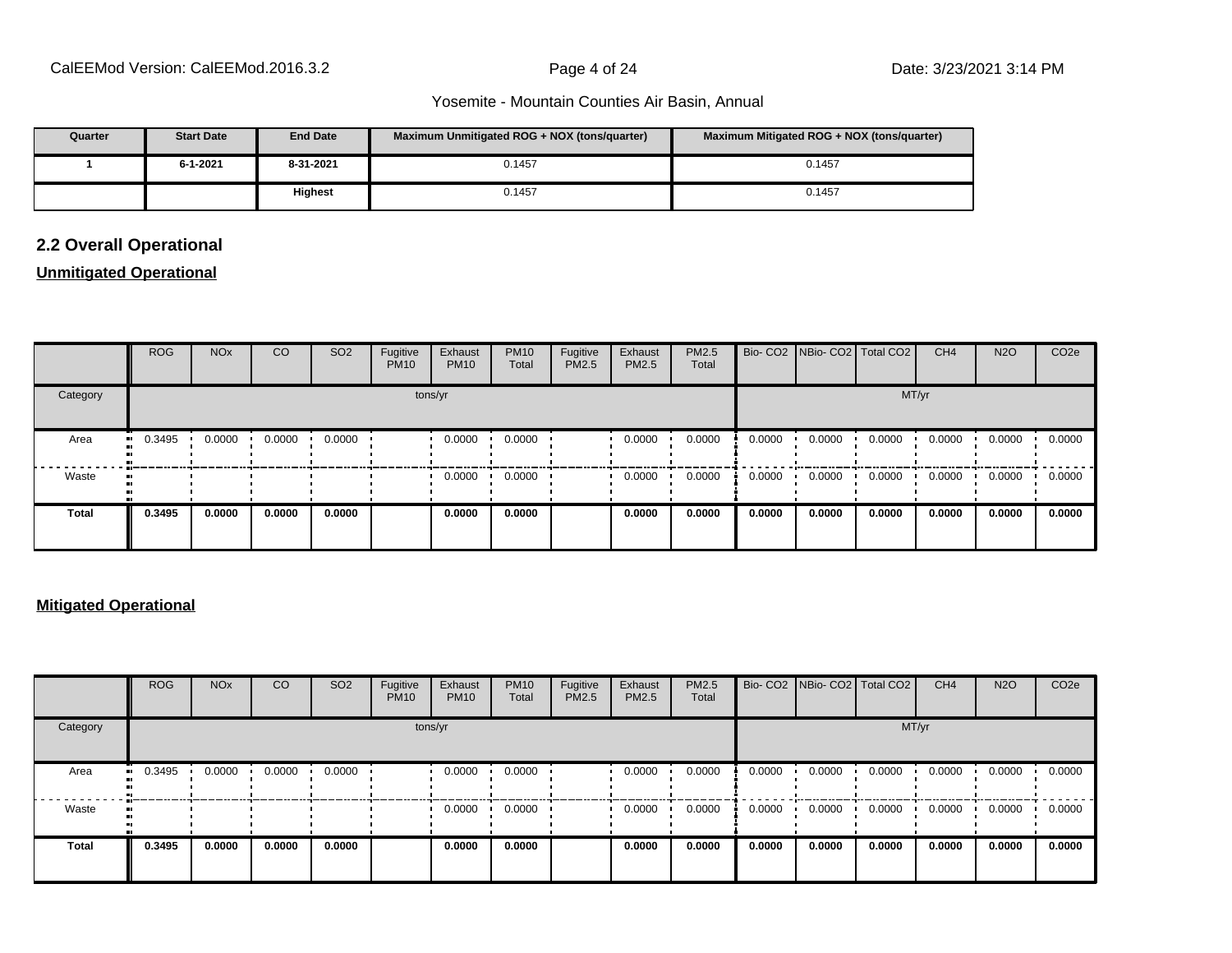|                      | <b>ROG</b> | <b>NO<sub>x</sub></b> | <b>CO</b> | <b>SO2</b> | <b>Fugitive</b><br><b>PM10</b> | <b>Exhaust</b><br><b>PM10</b> | <b>PM10</b><br><b>Total</b> | <b>Fugitive</b><br><b>PM2.5</b> | <b>Exhaust</b><br><b>PM2.5</b> | <b>PM2.5</b><br><b>Total</b> | Bio-CO2   NBio-CO2   Total CO2 |      |      | CH <sub>4</sub> | <b>N20</b> | CO <sub>2e</sub> |
|----------------------|------------|-----------------------|-----------|------------|--------------------------------|-------------------------------|-----------------------------|---------------------------------|--------------------------------|------------------------------|--------------------------------|------|------|-----------------|------------|------------------|
| Percent<br>Reduction | 0.00       | 0.00                  | 0.00      | 0.00       | 0.00                           | 0.00                          | 0.00                        | 0.00                            | 0.00                           | 0.00                         | 0.00                           | 0.00 | 0.00 | 0.00            | 0.00       | 0.00             |

### **3.0 Construction Detail**

#### **Construction Phase**

| Phase<br>Number | <b>Phase Name</b>            | Phase Type                   | <b>Start Date</b> | End Date   | Num Days Num Days<br>Week |     | <b>Phase Description</b> |
|-----------------|------------------------------|------------------------------|-------------------|------------|---------------------------|-----|--------------------------|
|                 | •Demolition                  | •Demolition                  | 16/1/2021         | !5/31/2021 |                           |     |                          |
|                 | Site Preparation             | Site Preparation             | 16/1/2021         | !5/31/2021 |                           |     |                          |
|                 | •Grading                     | <b>Grading</b>               | 16/1/2021         | !6/18/2021 |                           | 18  |                          |
| 14              | <b>Building Construction</b> | <b>Building Construction</b> | 16/1/2021         | !5/31/2021 |                           |     |                          |
| 15              | • Paving                     | <b>Paving</b>                | 6/19/2021         | !7/7/2021  |                           | 19' |                          |
| 16              | Architectural Coating        | <b>Architectural Coating</b> | .6/1/2021         | '5/31/2021 | 5'                        |     |                          |

**Acres of Grading (Site Preparation Phase): 0**

**Acres of Grading (Grading Phase): 0**

**Acres of Paving: 0**

**Residential Indoor: 0; Residential Outdoor: 0; Non-Residential Indoor: 120,000; Non-Residential Outdoor: 40,000; Striped Parking Area: 0 (Architectural Coating - sqft)** 

**OffRoad Equipment**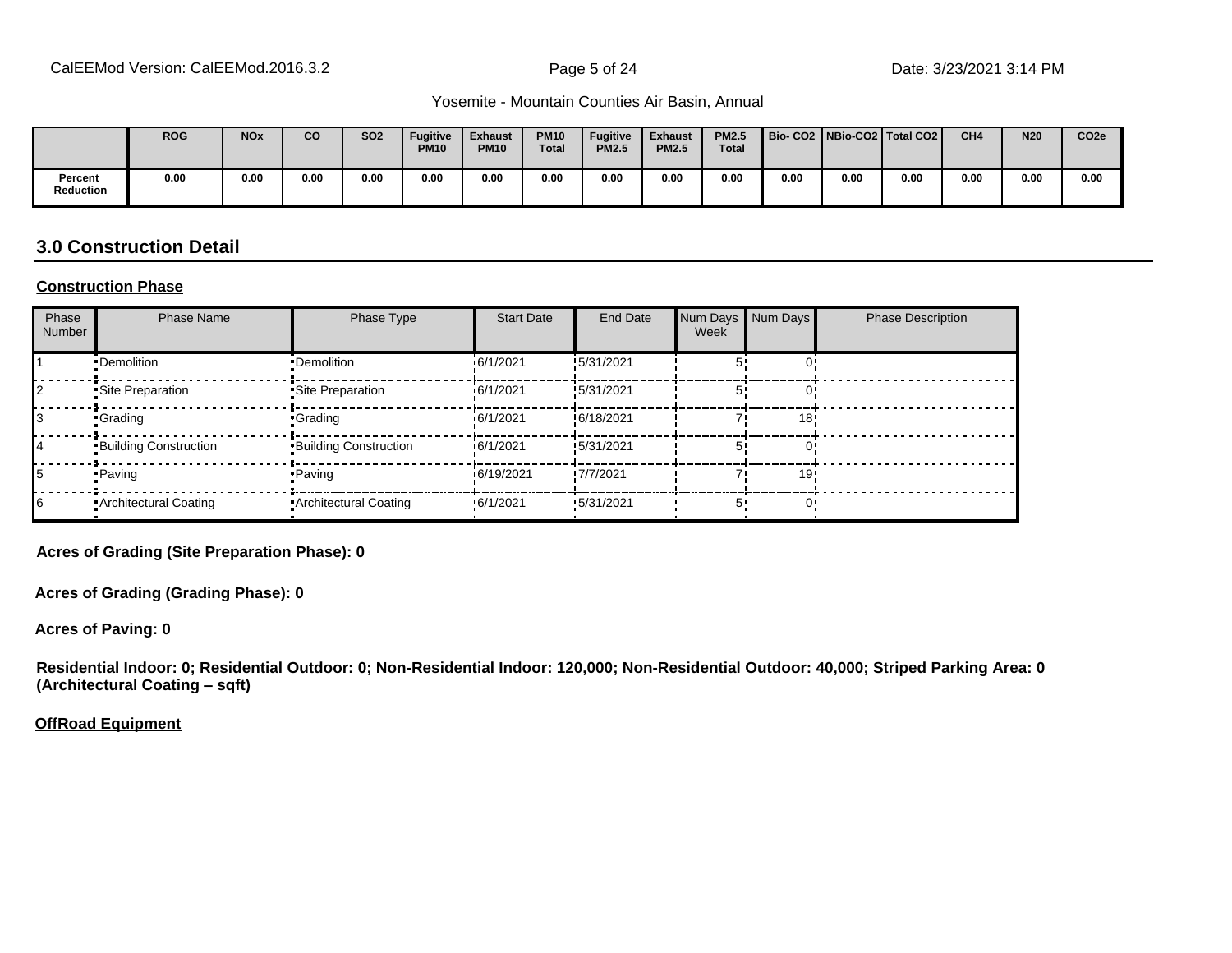| <b>Phase Name</b>            | Offroad Equipment Type     | Amount | Usage Hours       | <b>Horse Power</b> | Load Factor |
|------------------------------|----------------------------|--------|-------------------|--------------------|-------------|
| <b>Architectural Coating</b> | Air Compressors            |        | 6.00 <sup>1</sup> | 78!                | 0.48        |
| Paving                       | Cement and Mortar Mixers   |        | 6.00 <sub>1</sub> | 9'                 | 0.56        |
| Demolition                   | Concrete/Industrial Saws   |        | 8.00              | 81                 | 0.73        |
| Grading                      | "Concrete/Industrial Saws  |        | 8.00              | 81                 | 0.73        |
| <b>Building Construction</b> | Cranes                     |        | 4.00 <sup>1</sup> | 231                | 0.29        |
| <b>Building Construction</b> | -Forklifts                 |        | 6.00              | 89!                | 0.20        |
| Site Preparation             | <b>Graders</b>             |        | 8.00              | 187'               | 0.41        |
| Paving                       | ·Pavers                    |        | 7.00              | 130                | 0.42        |
| Paving                       | Rollers                    |        | 7.00              | 80 <sub>1</sub>    | 0.38        |
| Demolition                   | Rubber Tired Dozers        |        | 1.00              | 247                | 0.40        |
| Grading                      | Rubber Tired Dozers        |        | 1.00              | 247                | 0.40        |
| <b>Building Construction</b> | Tractors/Loaders/Backhoes  | 21     | 8.00 <sub>1</sub> | 97'                | 0.37        |
| Demolition                   | Tractors/Loaders/Backhoes  |        | 6.00              | 97'                | 0.37        |
| Grading                      | Tractors/Loaders/Backhoes  |        | 6.00              | 97 <sub>1</sub>    | 0.37        |
| Paving                       | •Tractors/Loaders/Backhoes |        | $7.00 \cdot$      | 97 <sub>1</sub>    | 0.37        |
| Site Preparation             | Tractors/Loaders/Backhoes  |        | $8.00 -$          | $97 -$             | 0.37        |

# **Trips and VMT**

| <b>Phase Name</b>            | <b>Offroad Equipment</b><br>Count | <b>Worker Trip</b><br><b>Number</b> | Vendor Trip<br>Number | <b>Hauling Trip</b><br><b>Number</b> | <b>Worker Trip</b><br>Length | Vendor Trip<br>Length | <b>Hauling Trip</b><br>Length | <b>Worker Vehicle</b><br><b>Class</b> | Vendor<br><b>Vehicle Class</b> | Hauling<br><b>Vehicle Class</b> |
|------------------------------|-----------------------------------|-------------------------------------|-----------------------|--------------------------------------|------------------------------|-----------------------|-------------------------------|---------------------------------------|--------------------------------|---------------------------------|
| <b>Architectural Coating</b> |                                   | $7.00 -$                            | 0.00!                 | $0.00 \cdot$                         | 10.80i                       | 7.30!                 |                               | 20.00 LD Mix                          | <b>HDT Mix</b>                 | !HHDT                           |
| <b>Building Construction</b> |                                   | 34.00                               | 13.00                 | $0.00 \cdot$                         | 10.80i                       | 7.30!                 |                               | 20.00 LD Mix                          | <b>HDT Mix</b>                 | !HHDT                           |
| Demolition                   |                                   | 10.00                               | 0.00!                 | $0.00 \cdot$                         | 10.80i                       | 7.30!                 |                               | 20.00 LD Mix                          | <b>HDT Mix</b>                 | !HHDT                           |
| Grading                      |                                   | 10.00 <sub>1</sub>                  | 0.00!                 | $0.00 \cdot$                         | 10.80i                       | 7.30!                 |                               | 20.00 LD Mix                          | <b>HDT Mix</b>                 | !HHDT                           |
| Paving                       |                                   | 18.00                               | 0.00!                 | $0.00 \cdot$                         | 10.80i                       | 7.30!                 |                               | 20.00 LD Mix                          | <b>HDT Mix</b>                 | !HHDT                           |
| Site Preparation             |                                   | 5.00 <sub>1</sub>                   | $0.00 \cdot$          | $0.00 \cdot$                         | $10.80 -$                    | 7.30:                 |                               | 20.00 LD Mix                          | <b>HDT Mix</b>                 | <b>HHDT</b>                     |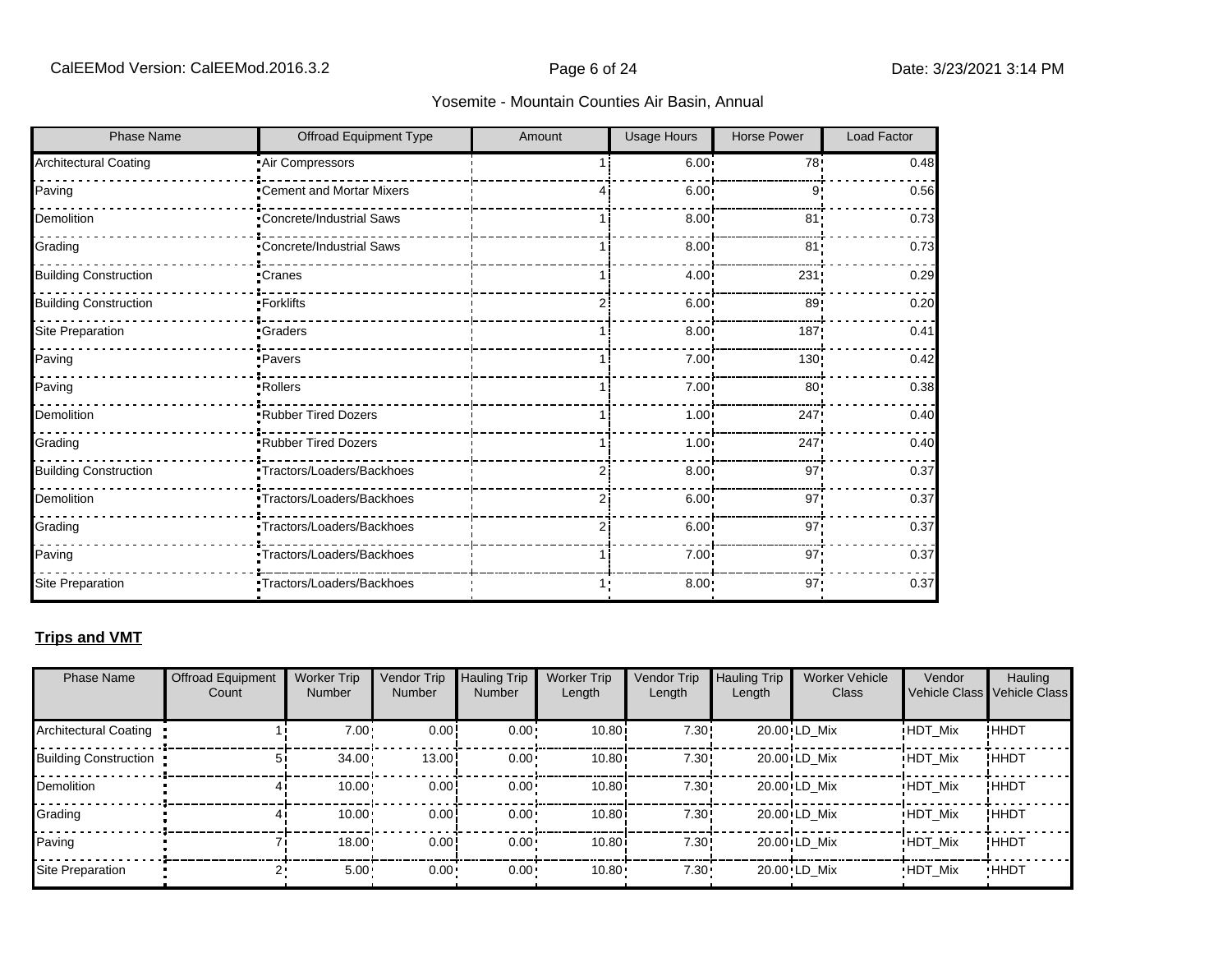#### **3.1 Mitigation Measures Construction**

# **3.2 Demolition - 2021**

|          | <b>ROG</b>    | <b>NO<sub>x</sub></b> | CO     | SO <sub>2</sub> | Fugitive<br><b>PM10</b> | Exhaust<br><b>PM10</b> | <b>PM10</b><br>Total | Fugitive<br><b>PM2.5</b> | Exhaust<br>PM2.5 | PM2.5<br>Total |        | Bio- CO2   NBio- CO2   Total CO2 |        | CH <sub>4</sub> | <b>N2O</b> | CO <sub>2e</sub> |
|----------|---------------|-----------------------|--------|-----------------|-------------------------|------------------------|----------------------|--------------------------|------------------|----------------|--------|----------------------------------|--------|-----------------|------------|------------------|
| Category |               |                       |        |                 |                         | tons/yr                |                      |                          |                  |                |        |                                  | MT/yr  |                 |            |                  |
| Off-Road | 0.0000<br>. . | 0.0000                | 0.0000 | 0.0000          | 0.0000                  | 0.0000                 | 0.0000               | 0.0000                   | 0.0000           | 0.0000         | 0.0000 | 0.0000                           | 0.0000 | 0.0000          | 0.0000     | 0.0000           |
| Total    | 0.0000        | 0.0000                | 0.0000 | 0.0000          | 0.0000                  | 0.0000                 | 0.0000               | 0.0000                   | 0.0000           | 0.0000         | 0.0000 | 0.0000                           | 0.0000 | 0.0000          | 0.0000     | 0.0000           |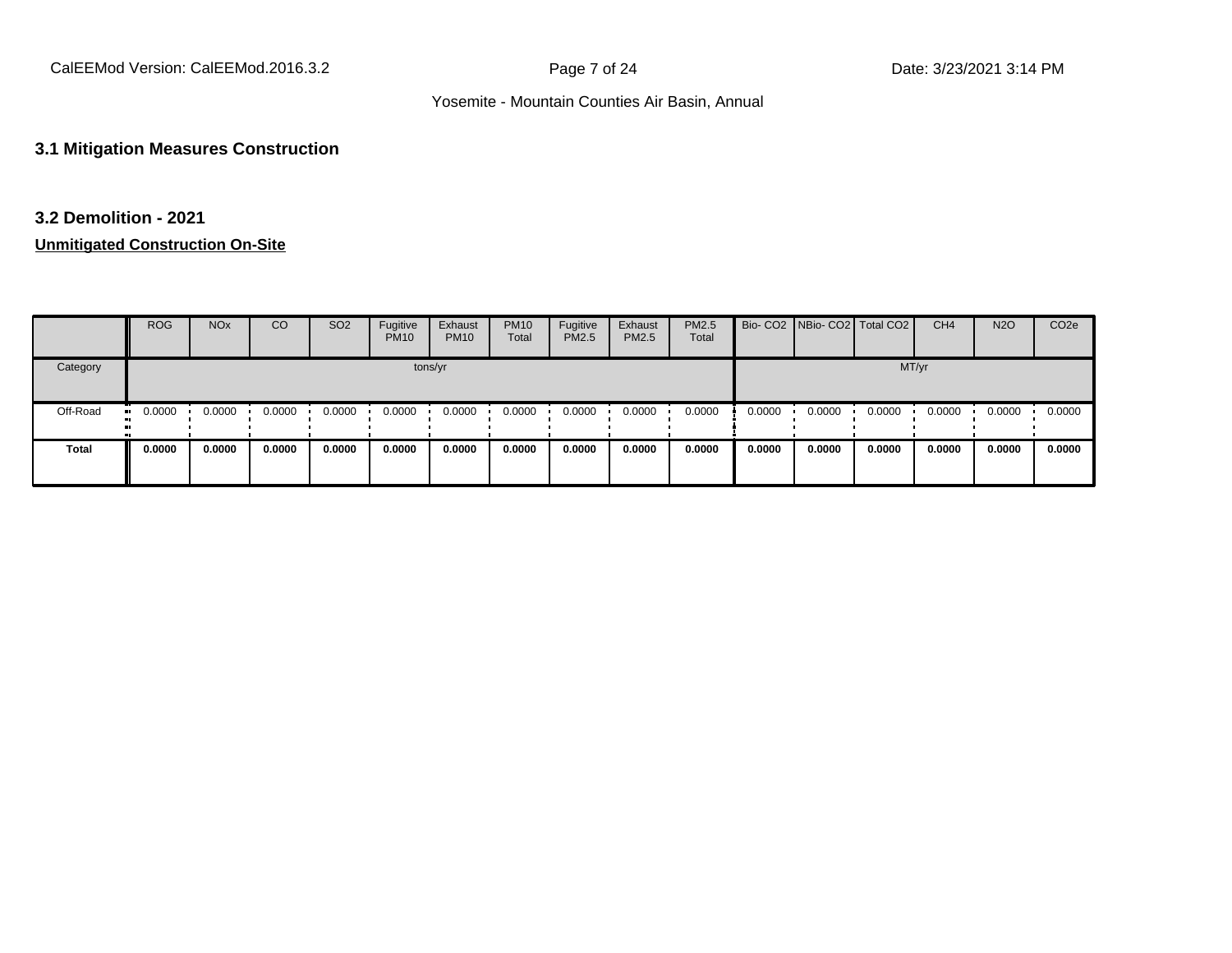#### **3.2 Demolition - 2021**

# **Unmitigated Construction Off-Site**

|                     | <b>ROG</b> | <b>NO<sub>x</sub></b> | CO     | SO <sub>2</sub> | Fugitive<br><b>PM10</b> | Exhaust<br><b>PM10</b> | <b>PM10</b><br>Total | Fugitive<br>PM2.5 | Exhaust<br>PM2.5 | PM2.5<br>Total | Bio-CO <sub>2</sub> | NBio- CO2   Total CO2 |        | CH <sub>4</sub> | <b>N2O</b> | CO <sub>2e</sub> |
|---------------------|------------|-----------------------|--------|-----------------|-------------------------|------------------------|----------------------|-------------------|------------------|----------------|---------------------|-----------------------|--------|-----------------|------------|------------------|
| Category            |            |                       |        |                 | tons/yr                 |                        |                      |                   |                  |                |                     |                       | MT/yr  |                 |            |                  |
| Hauling             | 0.0000     | 0.0000                | 0.0000 | 0.0000          | 0.0000                  | 0.0000                 | 0.0000               | 0.0000            | 0.0000           | 0.0000         | 0.0000              | 0.0000                | 0.0000 | 0.0000          | 0.0000     | 0.0000           |
| Vendor              | 0.0000     | 0.0000                | 0.0000 | 0.0000          | 0.0000                  | 0.0000                 | 0.0000               | 0.0000            | 0.0000           | 0.0000         | 0.0000              | 0.0000                | 0.0000 | 0.0000          | 0.0000     | 0.0000           |
| Worker<br>$\bullet$ | 0.0000     | 0.0000                | 0.0000 | 0.0000          | 0.0000                  | 0.0000                 | 0.0000               | 0.0000            | 0.0000           | 0.0000         | 0.0000              | 0.0000                | 0.0000 | 0.0000          | 0.0000     | 0.0000           |
| <b>Total</b>        | 0.0000     | 0.0000                | 0.0000 | 0.0000          | 0.0000                  | 0.0000                 | 0.0000               | 0.0000            | 0.0000           | 0.0000         | 0.0000              | 0.0000                | 0.0000 | 0.0000          | 0.0000     | 0.0000           |

|              | <b>ROG</b>           | <b>NO<sub>x</sub></b> | CO     | SO <sub>2</sub> | Fugitive<br><b>PM10</b> | Exhaust<br><b>PM10</b> | <b>PM10</b><br>Total | Fugitive<br><b>PM2.5</b> | Exhaust<br><b>PM2.5</b> | <b>PM2.5</b><br>Total |        | Bio- CO2 NBio- CO2 Total CO2 |        | CH <sub>4</sub> | <b>N2O</b> | CO <sub>2e</sub> |
|--------------|----------------------|-----------------------|--------|-----------------|-------------------------|------------------------|----------------------|--------------------------|-------------------------|-----------------------|--------|------------------------------|--------|-----------------|------------|------------------|
| Category     |                      |                       |        |                 |                         | tons/yr                |                      |                          |                         |                       |        |                              |        | MT/yr           |            |                  |
| Off-Road     | 0.0000<br><b>ALC</b> | 0.0000                | 0.0000 | 0.0000          | 0.0000                  | 0.0000                 | 0.0000               | 0.0000                   | 0.0000                  | 0.0000                | 0.0000 | 0.0000                       | 0.0000 | 0.0000          | 0.0000     | 0.0000           |
| <b>Total</b> | 0.0000               | 0.0000                | 0.0000 | 0.0000          | 0.0000                  | 0.0000                 | 0.0000               | 0.0000                   | 0.0000                  | 0.0000                | 0.0000 | 0.0000                       | 0.0000 | 0.0000          | 0.0000     | 0.0000           |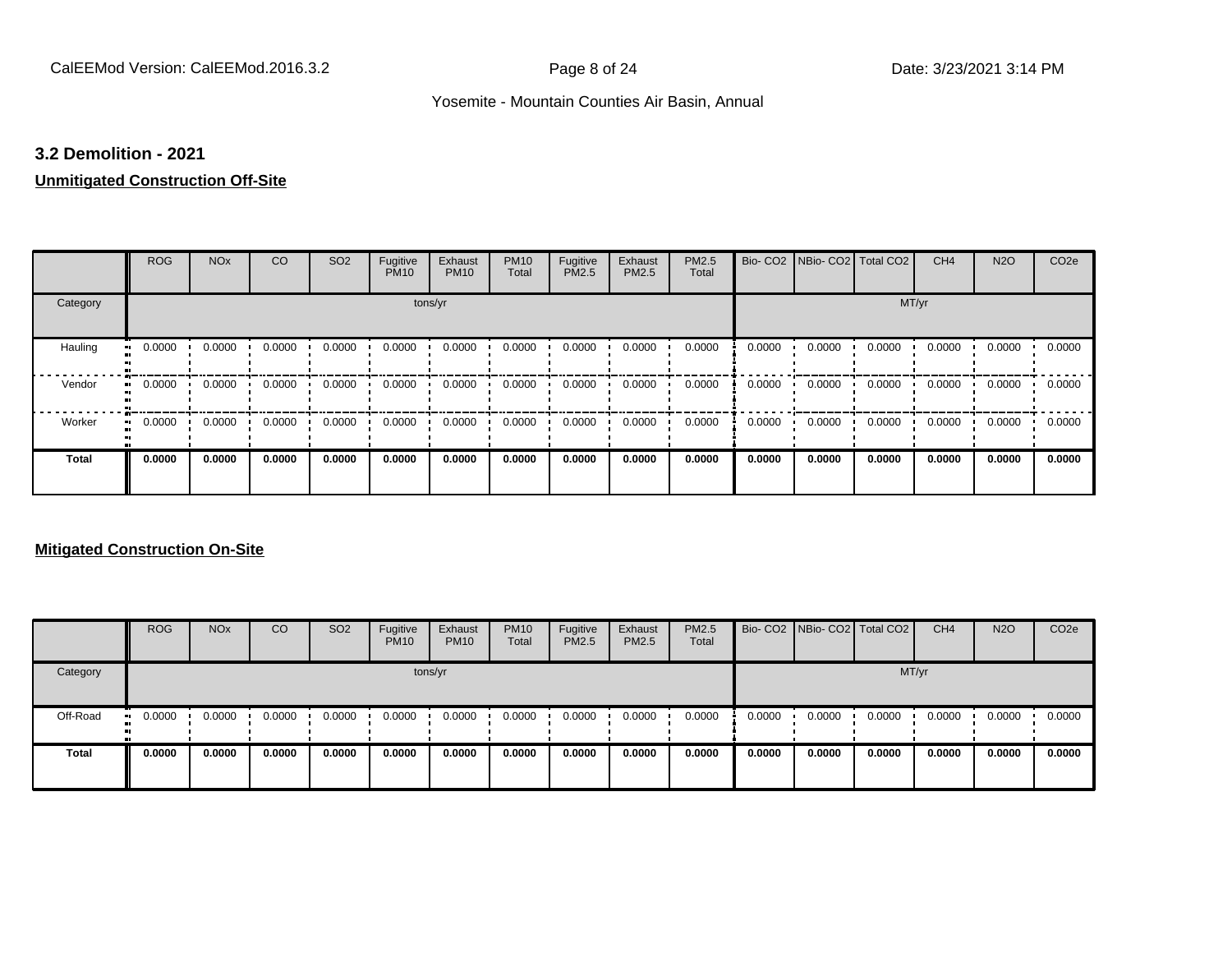#### **3.2 Demolition - 2021**

# **Mitigated Construction Off-Site**

|              | <b>ROG</b>   | <b>NO<sub>x</sub></b> | CO     | SO <sub>2</sub> | Fugitive<br><b>PM10</b> | Exhaust<br><b>PM10</b> | <b>PM10</b><br>Total | Fugitive<br>PM2.5 | Exhaust<br>PM2.5 | PM2.5<br>Total | Bio-CO <sub>2</sub> | NBio- CO2   Total CO2 |        | CH <sub>4</sub> | <b>N2O</b> | CO <sub>2e</sub> |
|--------------|--------------|-----------------------|--------|-----------------|-------------------------|------------------------|----------------------|-------------------|------------------|----------------|---------------------|-----------------------|--------|-----------------|------------|------------------|
| Category     |              |                       |        |                 | tons/yr                 |                        |                      |                   |                  |                |                     |                       | MT/yr  |                 |            |                  |
| Hauling      | 0.0000<br>ш. | 0.0000                | 0.0000 | 0.0000          | 0.0000                  | 0.0000                 | 0.0000               | 0.0000            | 0.0000           | 0.0000         | 0.0000              | 0.0000                | 0.0000 | 0.0000          | 0.0000     | 0.0000           |
| Vendor       | 0.0000<br>ш. | 0.0000                | 0.0000 | 0.0000          | 0.0000                  | 0.0000                 | 0.0000               | 0.0000            | 0.0000           | 0.0000         | 0.0000              | 0.0000                | 0.0000 | 0.0000          | 0.0000     | 0.0000           |
| Worker<br>ш. | 0.0000       | 0.0000                | 0.0000 | 0.0000          | 0.0000                  | 0.0000                 | 0.0000               | 0.0000            | 0.0000           | 0.0000         | 0.0000              | 0.0000                | 0.0000 | 0.0000          | 0.0000     | 0.0000           |
| <b>Total</b> | 0.0000       | 0.0000                | 0.0000 | 0.0000          | 0.0000                  | 0.0000                 | 0.0000               | 0.0000            | 0.0000           | 0.0000         | 0.0000              | 0.0000                | 0.0000 | 0.0000          | 0.0000     | 0.0000           |

**3.3 Site Preparation - 2021**

|                       | <b>ROG</b> | <b>NO<sub>x</sub></b> | CO     | SO <sub>2</sub> | Fugitive<br><b>PM10</b> | Exhaust<br><b>PM10</b> | <b>PM10</b><br>Total | Fugitive<br><b>PM2.5</b> | Exhaust<br><b>PM2.5</b> | <b>PM2.5</b><br>Total |        | Bio- CO2   NBio- CO2   Total CO2 |        | CH <sub>4</sub> | <b>N2O</b> | CO <sub>2e</sub> |
|-----------------------|------------|-----------------------|--------|-----------------|-------------------------|------------------------|----------------------|--------------------------|-------------------------|-----------------------|--------|----------------------------------|--------|-----------------|------------|------------------|
| Category              |            |                       |        |                 | tons/yr                 |                        |                      |                          |                         |                       |        |                                  | MT/yr  |                 |            |                  |
| <b>Fugitive Dust</b>  | 0.0000     | 0.0000                | 0.0000 | 0.0000          | 0.0000                  | 0.0000                 | 0.0000               | 0.0000                   | 0.0000                  | 0.0000                | 0.0000 | 0.0000                           | 0.0000 | 0.0000          | 0.0000     | 0.0000           |
| Off-Road<br>$\bullet$ | 0.0000     | 0.0000                | 0.0000 | 0.0000          | 0.0000                  | 0.0000                 | 0.0000               | 0.0000                   | 0.0000                  | 0.0000                | 0.0000 | 0.0000                           | 0.0000 | 0.0000          | 0.0000     | 0.0000           |
| <b>Total</b>          | 0.0000     | 0.0000                | 0.0000 | 0.0000          | 0.0000                  | 0.0000                 | 0.0000               | 0.0000                   | 0.0000                  | 0.0000                | 0.0000 | 0.0000                           | 0.0000 | 0.0000          | 0.0000     | 0.0000           |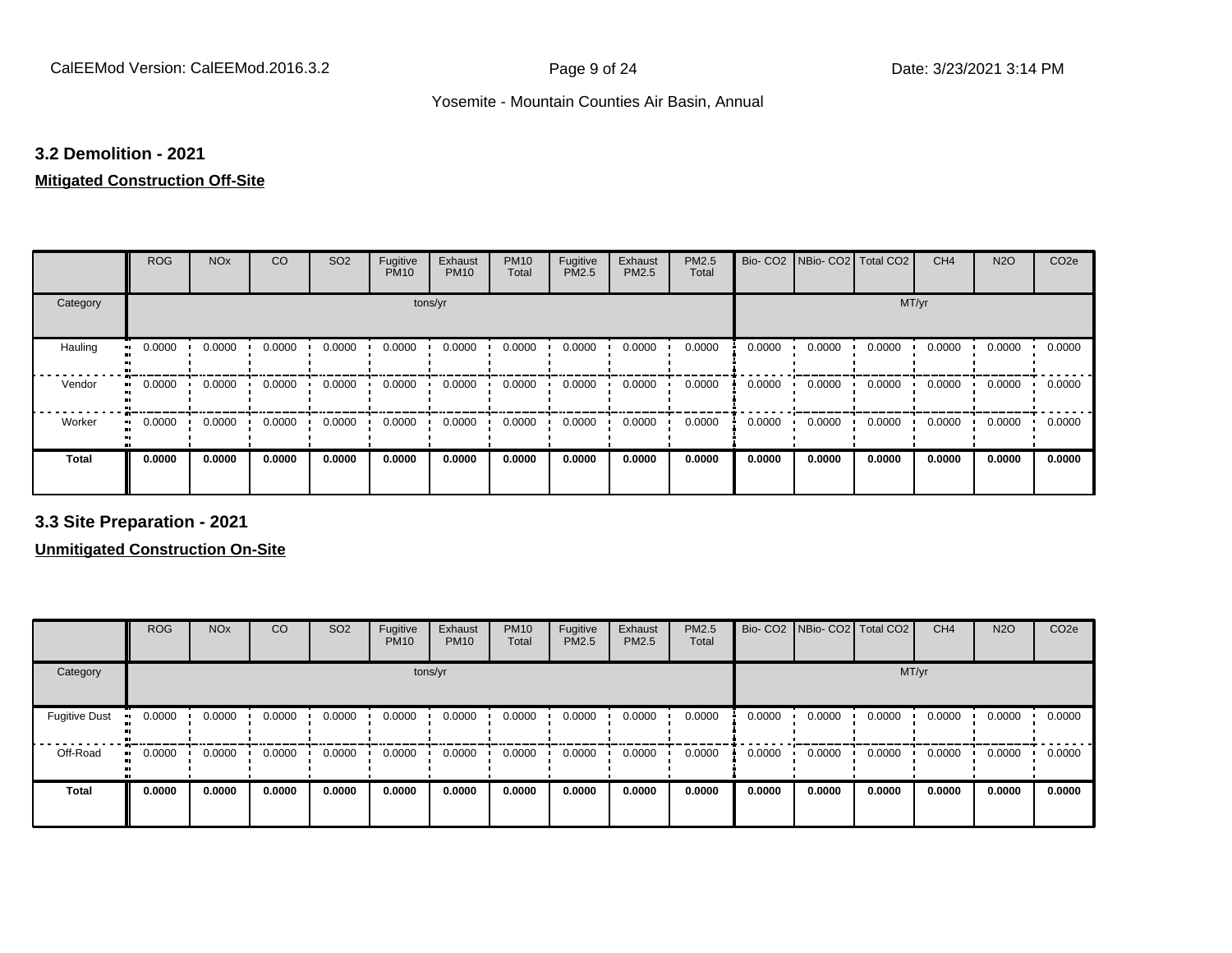### **3.3 Site Preparation - 2021**

## **Unmitigated Construction Off-Site**

|                     | <b>ROG</b> | <b>NO<sub>x</sub></b> | CO     | SO <sub>2</sub> | Fugitive<br><b>PM10</b> | Exhaust<br><b>PM10</b> | <b>PM10</b><br>Total | Fugitive<br>PM2.5 | Exhaust<br>PM2.5 | PM2.5<br>Total | Bio-CO <sub>2</sub> | NBio- CO2   Total CO2 |        | CH <sub>4</sub> | <b>N2O</b> | CO <sub>2e</sub> |
|---------------------|------------|-----------------------|--------|-----------------|-------------------------|------------------------|----------------------|-------------------|------------------|----------------|---------------------|-----------------------|--------|-----------------|------------|------------------|
| Category            |            |                       |        |                 | tons/yr                 |                        |                      |                   |                  |                |                     |                       | MT/yr  |                 |            |                  |
| Hauling             | 0.0000     | 0.0000                | 0.0000 | 0.0000          | 0.0000                  | 0.0000                 | 0.0000               | 0.0000            | 0.0000           | 0.0000         | 0.0000              | 0.0000                | 0.0000 | 0.0000          | 0.0000     | 0.0000           |
| Vendor              | 0.0000     | 0.0000                | 0.0000 | 0.0000          | 0.0000                  | 0.0000                 | 0.0000               | 0.0000            | 0.0000           | 0.0000         | 0.0000              | 0.0000                | 0.0000 | 0.0000          | 0.0000     | 0.0000           |
| Worker<br>$\bullet$ | 0.0000     | 0.0000                | 0.0000 | 0.0000          | 0.0000                  | 0.0000                 | 0.0000               | 0.0000            | 0.0000           | 0.0000         | 0.0000              | 0.0000                | 0.0000 | 0.0000          | 0.0000     | 0.0000           |
| <b>Total</b>        | 0.0000     | 0.0000                | 0.0000 | 0.0000          | 0.0000                  | 0.0000                 | 0.0000               | 0.0000            | 0.0000           | 0.0000         | 0.0000              | 0.0000                | 0.0000 | 0.0000          | 0.0000     | 0.0000           |

|                      | <b>ROG</b>   | <b>NO<sub>x</sub></b> | CO     | SO <sub>2</sub> | Fugitive<br><b>PM10</b> | Exhaust<br><b>PM10</b> | <b>PM10</b><br>Total | Fugitive<br>PM2.5 | Exhaust<br><b>PM2.5</b> | PM2.5<br>Total |        | Bio- CO2   NBio- CO2   Total CO2 |        | CH <sub>4</sub> | <b>N2O</b> | CO <sub>2e</sub> |
|----------------------|--------------|-----------------------|--------|-----------------|-------------------------|------------------------|----------------------|-------------------|-------------------------|----------------|--------|----------------------------------|--------|-----------------|------------|------------------|
| Category             |              |                       |        |                 |                         | tons/yr                |                      |                   |                         |                |        |                                  | MT/yr  |                 |            |                  |
| <b>Fugitive Dust</b> | 0.0000       | 0.0000                | 0.0000 | 0.0000          | 0.0000                  | 0.0000                 | 0.0000               | 0.0000            | 0.0000                  | 0.0000         | 0.0000 | 0.0000                           | 0.0000 | 0.0000          | 0.0000     | 0.0000           |
| Off-Road             | 0.0000<br>ш. | 0.0000                | 0.0000 | 0.0000          | 0.0000                  | 0.0000                 | 0.0000               | 0.0000            | 0.0000                  | 0.0000         | 0.0000 | 0.0000                           | 0.0000 | 0.0000          | 0.0000     | 0.0000           |
| <b>Total</b>         | 0.0000       | 0.0000                | 0.0000 | 0.0000          | 0.0000                  | 0.0000                 | 0.0000               | 0.0000            | 0.0000                  | 0.0000         | 0.0000 | 0.0000                           | 0.0000 | 0.0000          | 0.0000     | 0.0000           |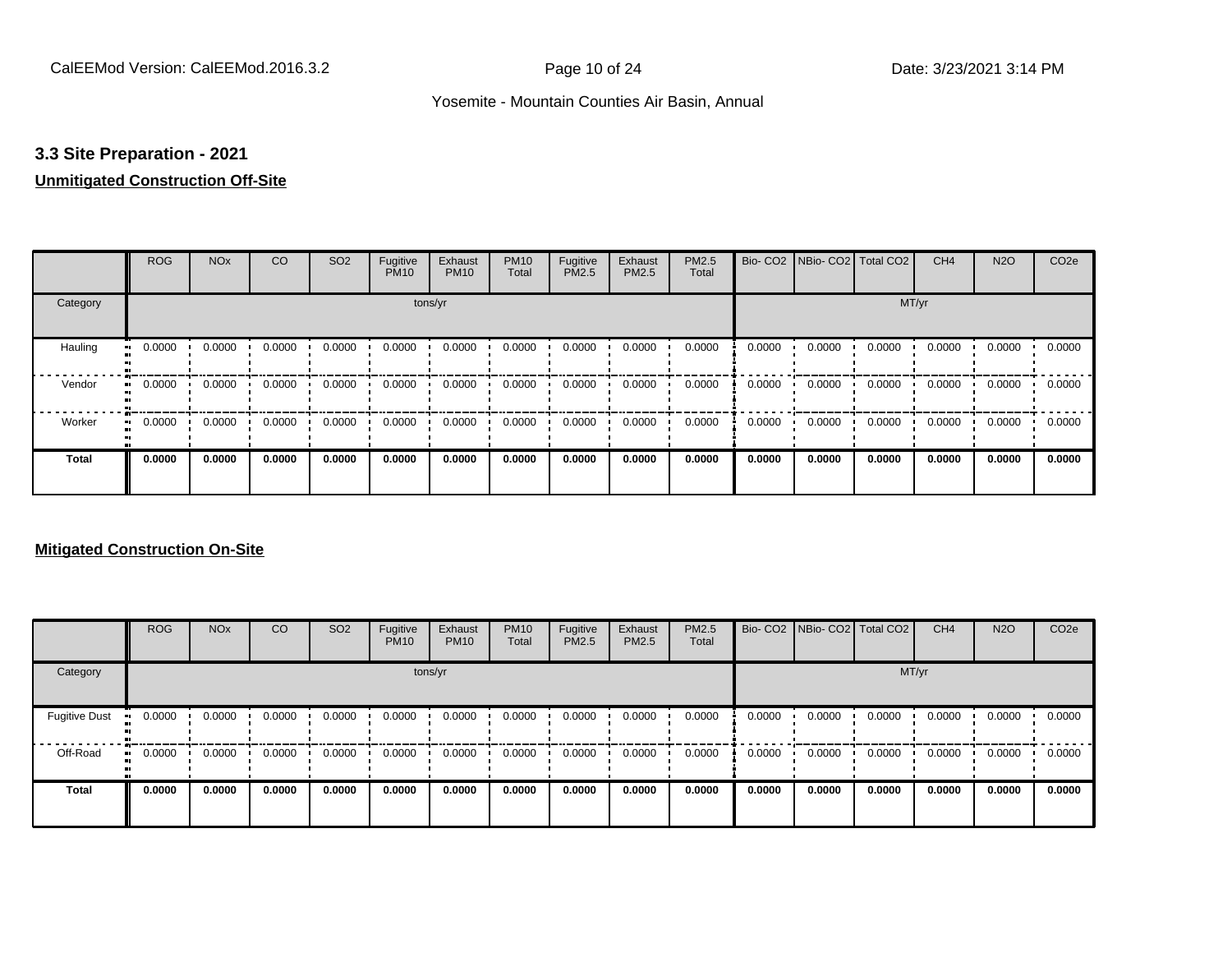# **3.3 Site Preparation - 2021**

#### **Mitigated Construction Off-Site**

|          | <b>ROG</b> | <b>NO<sub>x</sub></b> | CO     | SO <sub>2</sub> | Fugitive<br><b>PM10</b> | Exhaust<br><b>PM10</b> | <b>PM10</b><br>Total | Fugitive<br>PM2.5 | Exhaust<br>PM2.5 | PM2.5<br>Total | Bio-CO <sub>2</sub> | NBio- CO2   Total CO2 |        | CH <sub>4</sub> | <b>N2O</b> | CO <sub>2e</sub> |
|----------|------------|-----------------------|--------|-----------------|-------------------------|------------------------|----------------------|-------------------|------------------|----------------|---------------------|-----------------------|--------|-----------------|------------|------------------|
| Category |            |                       |        |                 | tons/yr                 |                        |                      |                   |                  |                |                     |                       | MT/yr  |                 |            |                  |
| Hauling  | 0.0000     | 0.0000                | 0.0000 | 0.0000          | 0.0000                  | 0.0000                 | 0.0000               | 0.0000            | 0.0000           | 0.0000         | 0.0000              | 0.0000                | 0.0000 | 0.0000          | 0.0000     | 0.0000           |
| Vendor   | 0.0000     | 0.0000                | 0.0000 | 0.0000          | 0.0000                  | 0.0000                 | 0.0000               | 0.0000            | 0.0000           | 0.0000         | 0.0000              | 0.0000                | 0.0000 | 0.0000          | 0.0000     | 0.0000           |
| Worker   | 0.0000     | 0.0000                | 0.0000 | 0.0000          | 0.0000                  | 0.0000                 | 0.0000               | 0.0000            | 0.0000           | 0.0000         | 0.0000              | 0.0000                | 0.0000 | 0.0000          | 0.0000     | 0.0000           |
| Total    | 0.0000     | 0.0000                | 0.0000 | 0.0000          | 0.0000                  | 0.0000                 | 0.0000               | 0.0000            | 0.0000           | 0.0000         | 0.0000              | 0.0000                | 0.0000 | 0.0000          | 0.0000     | 0.0000           |

**3.4 Grading - 2021**

|                      | <b>ROG</b>                         | <b>NO<sub>x</sub></b> | CO     | SO <sub>2</sub> | Fugitive<br><b>PM10</b> | Exhaust<br><b>PM10</b> | <b>PM10</b><br>Total | Fugitive<br><b>PM2.5</b> | Exhaust<br>PM2.5 | PM2.5<br>Total  |        | Bio- CO2   NBio- CO2   Total CO2 |        | CH <sub>4</sub> | <b>N2O</b> | CO <sub>2e</sub> |
|----------------------|------------------------------------|-----------------------|--------|-----------------|-------------------------|------------------------|----------------------|--------------------------|------------------|-----------------|--------|----------------------------------|--------|-----------------|------------|------------------|
| Category             |                                    |                       |        |                 | tons/yr                 |                        |                      |                          |                  |                 |        |                                  | MT/yr  |                 |            |                  |
| <b>Fugitive Dust</b> |                                    |                       |        |                 | 6.7700e-<br>003         | 0.0000                 | 6.7700e-<br>003      | 3.7200e-<br>003          | 0.0000           | 3.7200e-<br>003 | 0.0000 | 0.0000                           | 0.0000 | 0.0000          | 0.0000     | 0.0000           |
| Off-Road             | $\blacksquare$ 7.1700e-<br><br>003 | 0.0653                | 0.0681 | 1.1000e-<br>004 |                         | 3.6700e-<br>003        | 3.6700e-<br>003      |                          | 3.5000e-<br>003  | 3.5000e-<br>003 | 0.0000 | 9.3684                           | 9.3684 | 1.7500e-<br>003 | 0.0000     | 9.4121           |
| <b>Total</b>         | 7.1700e-<br>003                    | 0.0653                | 0.0681 | 1.1000e-<br>004 | 6.7700e-<br>003         | 3.6700e-<br>003        | 0.0104               | 3.7200e-<br>003          | 3.5000e-<br>003  | 7.2200e-<br>003 | 0.0000 | 9.3684                           | 9.3684 | 1.7500e-<br>003 | 0.0000     | 9.4121           |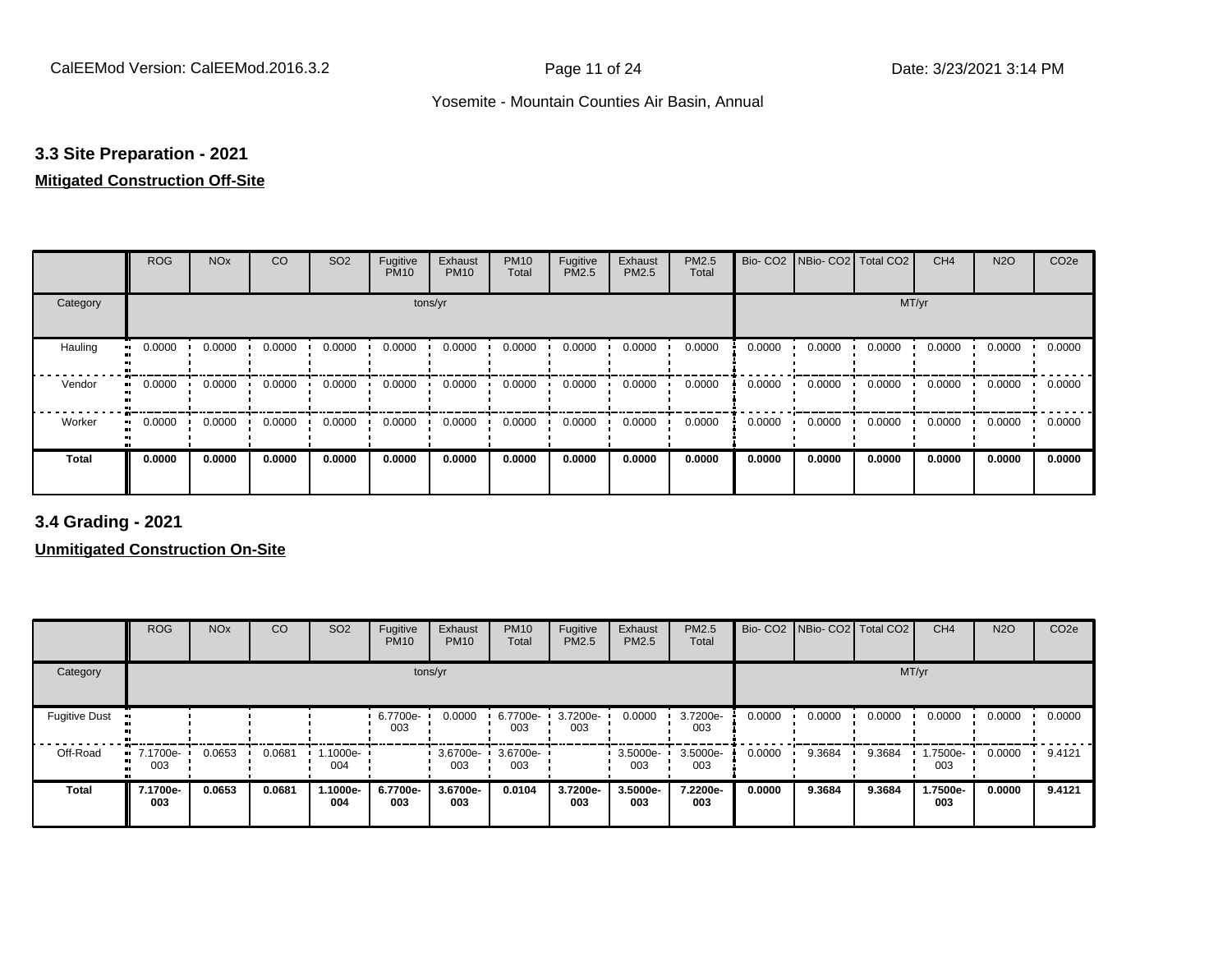#### **3.4 Grading - 2021**

#### **Unmitigated Construction Off-Site**

|              | <b>ROG</b>          | <b>NO<sub>x</sub></b> | CO              | SO <sub>2</sub> | Fugitive<br><b>PM10</b> | Exhaust<br><b>PM10</b> | <b>PM10</b><br>Total | Fugitive<br>PM2.5 | Exhaust<br>PM2.5 | PM2.5<br>Total  |        | Bio- CO2   NBio- CO2   Total CO2 |        | CH <sub>4</sub> | <b>N2O</b> | CO <sub>2e</sub> |
|--------------|---------------------|-----------------------|-----------------|-----------------|-------------------------|------------------------|----------------------|-------------------|------------------|-----------------|--------|----------------------------------|--------|-----------------|------------|------------------|
| Category     |                     |                       |                 |                 | tons/yr                 |                        |                      |                   |                  |                 |        |                                  | MT/yr  |                 |            |                  |
| Hauling      | 0.0000              | 0.0000                | 0.0000          | 0.0000          | 0.0000                  | 0.0000                 | 0.0000               | 0.0000            | 0.0000           | 0.0000          | 0.0000 | 0.0000                           | 0.0000 | 0.0000          | 0.0000     | 0.0000           |
| Vendor       | 0.0000<br>$\bullet$ | 0.0000                | 0.0000          | 0.0000          | 0.0000                  | 0.0000                 | 0.0000               | 0.0000            | 0.0000           | 0.0000          | 0.0000 | 0.0000                           | 0.0000 | 0.0000          | 0.0000     | 0.0000           |
| Worker       | 5.3000e-<br>004     | 3.8000e-<br>004       | 3.6200e-<br>003 | 1.0000e-<br>005 | 7.4000e-<br>004         | 1.0000e-<br>005        | 7.4000e-<br>004      | 2.0000e-<br>004   | -.0000e<br>005   | 2.0000e-<br>004 | 0.0000 | 0.6139                           | 0.6139 | 3.0000e-<br>005 | 0.0000     | 0.6147           |
| <b>Total</b> | 5.3000e-<br>004     | 3.8000e-<br>004       | 3.6200e-<br>003 | 1.0000e-<br>005 | 7.4000e-<br>004         | 1.0000e-<br>005        | 7.4000e-<br>004      | 2.0000e-<br>004   | -.0000e<br>005   | 2.0000e-<br>004 | 0.0000 | 0.6139                           | 0.6139 | 3.0000e-<br>005 | 0.0000     | 0.6147           |

|                      | <b>ROG</b>             | <b>NO<sub>x</sub></b> | CO     | SO <sub>2</sub> | Fugitive<br><b>PM10</b> | Exhaust<br><b>PM10</b> | <b>PM10</b><br>Total | Fugitive<br><b>PM2.5</b> | Exhaust<br><b>PM2.5</b> | PM2.5<br>Total  |        | Bio- CO2   NBio- CO2   Total CO2 |        | CH <sub>4</sub> | <b>N2O</b> | CO <sub>2e</sub> |
|----------------------|------------------------|-----------------------|--------|-----------------|-------------------------|------------------------|----------------------|--------------------------|-------------------------|-----------------|--------|----------------------------------|--------|-----------------|------------|------------------|
| Category             |                        |                       |        |                 |                         | tons/yr                |                      |                          |                         |                 |        |                                  | MT/yr  |                 |            |                  |
| <b>Fugitive Dust</b> |                        |                       |        |                 | 6.7700e-<br>003         | 0.0000                 | 6.7700e-<br>003      | 3.7200e-<br>003          | 0.0000                  | 3.7200e-<br>003 | 0.0000 | 0.0000                           | 0.0000 | 0.0000          | 0.0000     | 0.0000           |
| Off-Road             | $-7.1700e-$<br><br>003 | 0.0653                | 0.0681 | 1.1000e-<br>004 |                         | 3.6700e-<br>003        | 3.6700e-<br>003      |                          | 3.5000e-<br>003         | 3.5000e-<br>003 | 0.0000 | 9.3684                           | 9.3684 | 1.7500e-<br>003 | 0.0000     | 9.4121           |
| <b>Total</b>         | 7.1700e-<br>003        | 0.0653                | 0.0681 | 1.1000e-<br>004 | 6.7700e-<br>003         | 3.6700e-<br>003        | 0.0104               | 3.7200e-<br>003          | 3.5000e-<br>003         | 7.2200e-<br>003 | 0.0000 | 9.3684                           | 9.3684 | 1.7500e-<br>003 | 0.0000     | 9.4121           |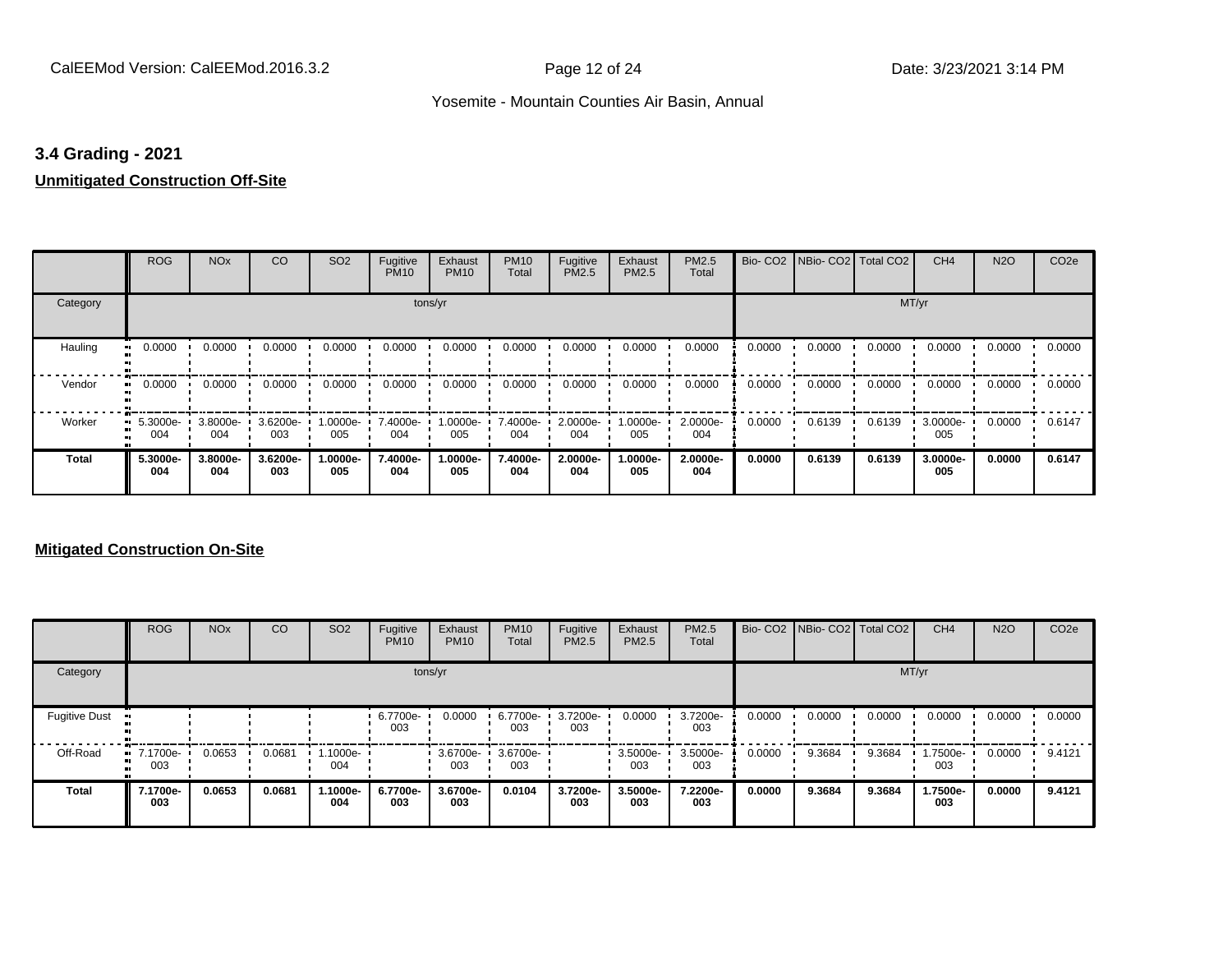#### **3.4 Grading - 2021**

#### **Mitigated Construction Off-Site**

|                     | <b>ROG</b>      | <b>NO<sub>x</sub></b> | CO                   | SO <sub>2</sub>    | Fugitive<br><b>PM10</b> | Exhaust<br><b>PM10</b> | <b>PM10</b><br>Total | Fugitive<br>PM2.5 | Exhaust<br>PM2.5 | PM2.5<br>Total  |        | Bio- CO2   NBio- CO2   Total CO2 |        | CH <sub>4</sub> | <b>N2O</b> | CO <sub>2e</sub> |
|---------------------|-----------------|-----------------------|----------------------|--------------------|-------------------------|------------------------|----------------------|-------------------|------------------|-----------------|--------|----------------------------------|--------|-----------------|------------|------------------|
| Category            |                 |                       |                      |                    | tons/yr                 |                        |                      |                   |                  |                 |        |                                  | MT/yr  |                 |            |                  |
| Hauling<br>ш        | 0.0000          | 0.0000                | 0.0000               | 0.0000             | 0.0000                  | 0.0000                 | 0.0000               | 0.0000            | 0.0000           | 0.0000          | 0.0000 | 0.0000                           | 0.0000 | 0.0000          | 0.0000     | 0.0000           |
| Vendor<br>$\bullet$ | 0.0000          | 0.0000                | 0.0000               | 0.0000             | 0.0000                  | 0.0000                 | 0.0000               | 0.0000            | 0.0000           | 0.0000          | 0.0000 | 0.0000                           | 0.0000 | 0.0000          | 0.0000     | 0.0000           |
| Worker              | 5.3000e-<br>004 | 3.8000e-<br>004       | $3.6200e - 1$<br>003 | $1.0000e -$<br>005 | 7.4000e-<br>004         | 1.0000e-<br>005        | 7.4000e-<br>004      | 2.0000e-<br>004   | -0000e-<br>005   | 2.0000e-<br>004 | 0.0000 | 0.6139                           | 0.6139 | 3.0000e-<br>005 | 0.0000     | 0.6147           |
| Total               | 5.3000e-<br>004 | 3.8000e-<br>004       | 3.6200e-<br>003      | 1.0000e-<br>005    | 7.4000e-<br>004         | 1.0000e-<br>005        | 7.4000e-<br>004      | 2.0000e-<br>004   | -.0000e<br>005   | 2.0000e-<br>004 | 0.0000 | 0.6139                           | 0.6139 | 3.0000e-<br>005 | 0.0000     | 0.6147           |

**3.5 Building Construction - 2021**

|              | <b>ROG</b>          | <b>NO<sub>x</sub></b> | CO     | SO <sub>2</sub> | Fugitive<br><b>PM10</b> | Exhaust<br><b>PM10</b> | <b>PM10</b><br>Total | Fugitive<br><b>PM2.5</b> | Exhaust<br>PM2.5 | <b>PM2.5</b><br>Total |        | Bio- CO2   NBio- CO2   Total CO2 |        | CH <sub>4</sub> | <b>N2O</b> | CO <sub>2e</sub> |
|--------------|---------------------|-----------------------|--------|-----------------|-------------------------|------------------------|----------------------|--------------------------|------------------|-----------------------|--------|----------------------------------|--------|-----------------|------------|------------------|
| Category     |                     |                       |        |                 |                         | tons/yr                |                      |                          |                  |                       |        |                                  |        | MT/yr           |            |                  |
| Off-Road     | 0.0000<br>$\bullet$ | 0.0000                | 0.0000 | 0.0000          | 0.0000                  | 0.0000                 | 0.0000               | 0.0000                   | 0.0000           | 0.0000                | 0.0000 | 0.0000                           | 0.0000 | 0.0000          | 0.0000     | 0.0000           |
| <b>Total</b> | 0.0000              | 0.0000                | 0.0000 | 0.0000          | 0.0000                  | 0.0000                 | 0.0000               | 0.0000                   | 0.0000           | 0.0000                | 0.0000 | 0.0000                           | 0.0000 | 0.0000          | 0.0000     | 0.0000           |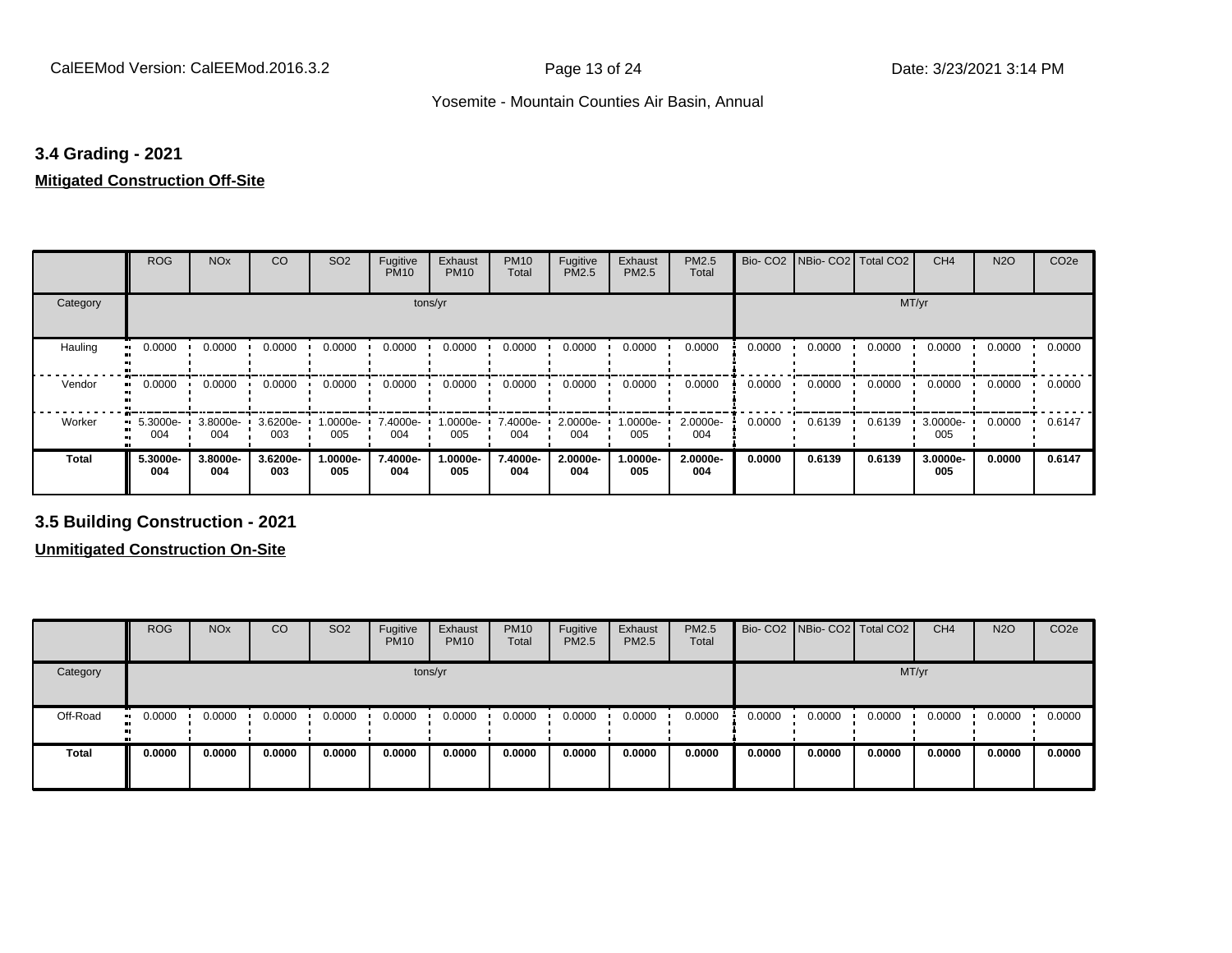# **3.5 Building Construction - 2021**

# **Unmitigated Construction Off-Site**

|              | <b>ROG</b>          | <b>NO<sub>x</sub></b> | CO     | SO <sub>2</sub> | Fugitive<br><b>PM10</b> | Exhaust<br><b>PM10</b> | <b>PM10</b><br>Total | Fugitive<br>PM2.5 | Exhaust<br>PM2.5 | PM2.5<br>Total |        | Bio- CO2   NBio- CO2   Total CO2 |        | CH <sub>4</sub> | <b>N2O</b> | CO <sub>2e</sub> |
|--------------|---------------------|-----------------------|--------|-----------------|-------------------------|------------------------|----------------------|-------------------|------------------|----------------|--------|----------------------------------|--------|-----------------|------------|------------------|
| Category     |                     |                       |        |                 |                         | tons/yr                |                      |                   |                  |                |        |                                  | MT/yr  |                 |            |                  |
| Hauling      | 0.0000<br>$\bullet$ | 0.0000                | 0.0000 | 0.0000          | 0.0000                  | 0.0000                 | 0.0000               | 0.0000            | 0.0000           | 0.0000         | 0.0000 | 0.0000                           | 0.0000 | 0.0000          | 0.0000     | 0.0000           |
| Vendor       | 0.0000<br>$\bullet$ | 0.0000                | 0.0000 | 0.0000          | 0.0000                  | 0.0000                 | 0.0000               | 0.0000            | 0.0000           | 0.0000         | 0.0000 | 0.0000                           | 0.0000 | 0.0000          | 0.0000     | 0.0000           |
| Worker       | 0.0000<br>$\bullet$ | 0.0000                | 0.0000 | 0.0000          | 0.0000                  | 0.0000                 | 0.0000               | 0.0000            | 0.0000           | 0.0000         | 0.0000 | 0.0000                           | 0.0000 | 0.0000          | 0.0000     | 0.0000           |
| <b>Total</b> | 0.0000              | 0.0000                | 0.0000 | 0.0000          | 0.0000                  | 0.0000                 | 0.0000               | 0.0000            | 0.0000           | 0.0000         | 0.0000 | 0.0000                           | 0.0000 | 0.0000          | 0.0000     | 0.0000           |

|              | <b>ROG</b>           | <b>NO<sub>x</sub></b> | CO     | SO <sub>2</sub> | Fugitive<br><b>PM10</b> | Exhaust<br><b>PM10</b> | <b>PM10</b><br>Total | Fugitive<br><b>PM2.5</b> | Exhaust<br><b>PM2.5</b> | <b>PM2.5</b><br>Total |        |        | Bio- CO2 NBio- CO2 Total CO2 | CH <sub>4</sub> | <b>N2O</b> | CO <sub>2e</sub> |
|--------------|----------------------|-----------------------|--------|-----------------|-------------------------|------------------------|----------------------|--------------------------|-------------------------|-----------------------|--------|--------|------------------------------|-----------------|------------|------------------|
| Category     |                      |                       |        |                 |                         | tons/yr                |                      |                          |                         |                       |        |        |                              | MT/yr           |            |                  |
| Off-Road     | 0.0000<br><b>ALC</b> | 0.0000                | 0.0000 | 0.0000          | 0.0000                  | 0.0000                 | 0.0000               | 0.0000                   | 0.0000                  | 0.0000                | 0.0000 | 0.0000 | 0.0000                       | 0.0000          | 0.0000     | 0.0000           |
| <b>Total</b> | 0.0000               | 0.0000                | 0.0000 | 0.0000          | 0.0000                  | 0.0000                 | 0.0000               | 0.0000                   | 0.0000                  | 0.0000                | 0.0000 | 0.0000 | 0.0000                       | 0.0000          | 0.0000     | 0.0000           |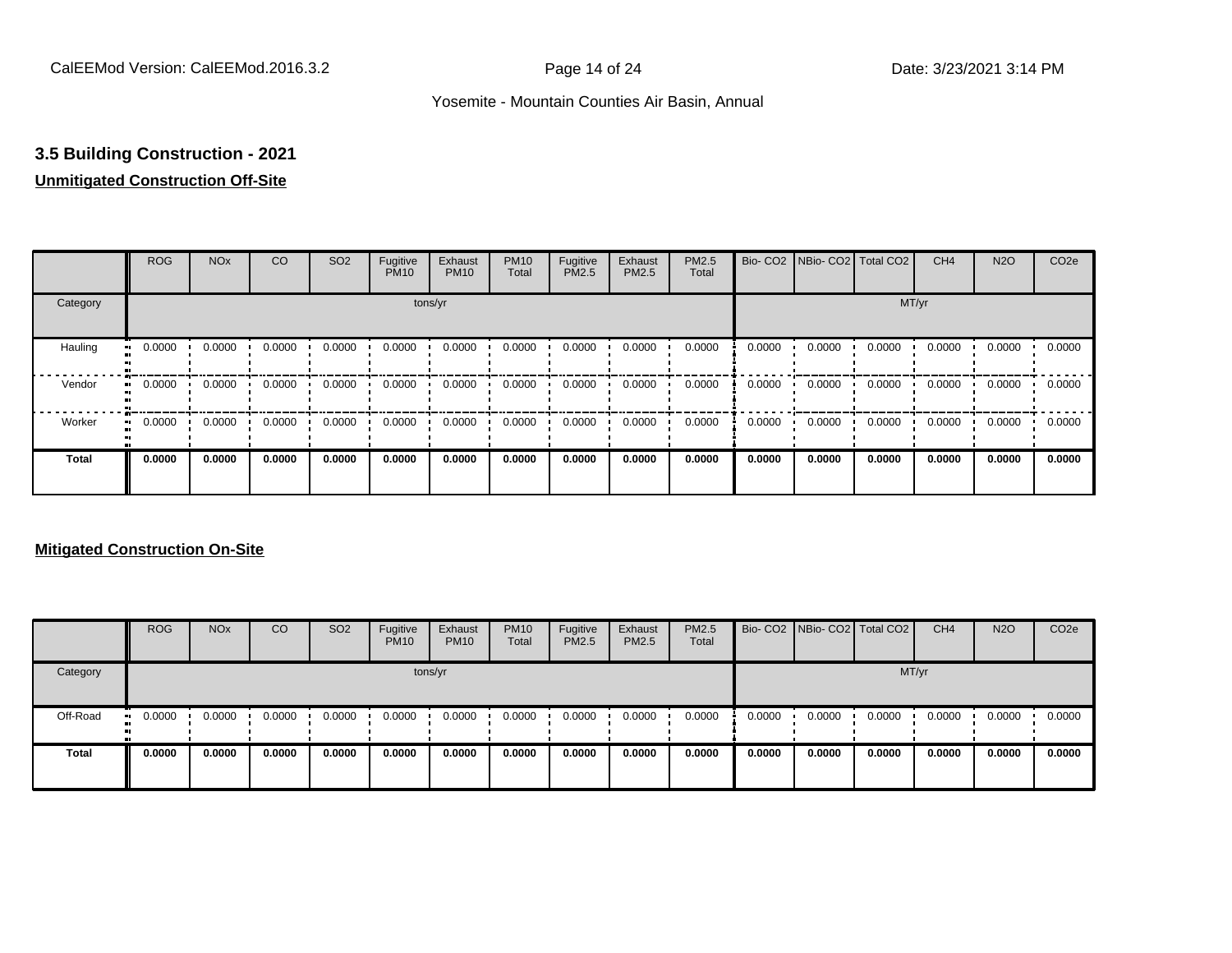# **3.5 Building Construction - 2021**

# **Mitigated Construction Off-Site**

|                     | <b>ROG</b> | <b>NO<sub>x</sub></b> | CO     | SO <sub>2</sub> | Fugitive<br><b>PM10</b> | Exhaust<br><b>PM10</b> | <b>PM10</b><br>Total | Fugitive<br>PM2.5 | Exhaust<br>PM2.5 | PM2.5<br>Total | Bio-CO <sub>2</sub> | NBio- CO2   Total CO2 |        | CH <sub>4</sub> | <b>N2O</b> | CO <sub>2e</sub> |
|---------------------|------------|-----------------------|--------|-----------------|-------------------------|------------------------|----------------------|-------------------|------------------|----------------|---------------------|-----------------------|--------|-----------------|------------|------------------|
| Category            |            |                       |        |                 | tons/yr                 |                        |                      |                   |                  |                |                     |                       | MT/yr  |                 |            |                  |
| Hauling             | 0.0000     | 0.0000                | 0.0000 | 0.0000          | 0.0000                  | 0.0000                 | 0.0000               | 0.0000            | 0.0000           | 0.0000         | 0.0000              | 0.0000                | 0.0000 | 0.0000          | 0.0000     | 0.0000           |
| Vendor<br>$\bullet$ | 0.0000     | 0.0000                | 0.0000 | 0.0000          | 0.0000                  | 0.0000                 | 0.0000               | 0.0000            | 0.0000           | 0.0000         | 0.0000              | 0.0000                | 0.0000 | 0.0000          | 0.0000     | 0.0000           |
| Worker<br>$\bullet$ | 0.0000     | 0.0000                | 0.0000 | 0.0000          | 0.0000                  | 0.0000                 | 0.0000               | 0.0000            | 0.0000           | 0.0000         | 0.0000              | 0.0000                | 0.0000 | 0.0000          | 0.0000     | 0.0000           |
| <b>Total</b>        | 0.0000     | 0.0000                | 0.0000 | 0.0000          | 0.0000                  | 0.0000                 | 0.0000               | 0.0000            | 0.0000           | 0.0000         | 0.0000              | 0.0000                | 0.0000 | 0.0000          | 0.0000     | 0.0000           |

**3.6 Paving - 2021**

|              | <b>ROG</b>         | <b>NO<sub>x</sub></b> | CO     | SO <sub>2</sub> | Fugitive<br><b>PM10</b> | Exhaust<br><b>PM10</b> | <b>PM10</b><br>Total | Fugitive<br><b>PM2.5</b> | Exhaust<br><b>PM2.5</b> | PM2.5<br>Total  |        | Bio- CO2 NBio- CO2 Total CO2 |        | CH <sub>4</sub> | <b>N2O</b> | CO <sub>2e</sub> |
|--------------|--------------------|-----------------------|--------|-----------------|-------------------------|------------------------|----------------------|--------------------------|-------------------------|-----------------|--------|------------------------------|--------|-----------------|------------|------------------|
| Category     |                    |                       |        |                 |                         | tons/yr                |                      |                          |                         |                 |        |                              |        | MT/yr           |            |                  |
| Off-Road     | $-6.8500e-$<br>003 | 0.0638                | 0.0674 | -1000e-<br>004  |                         | 3.3600e-<br>003        | 3.3600e-<br>003      |                          | $\cdot$ 3.1200e-<br>003 | 3.1200e-<br>003 | 0.0000 | 8.9229                       | 8.9229 | 2.6000e-<br>003 | 0.0000     | 8.9878           |
| Paving       | 0.0000<br>. .      |                       |        |                 |                         | 0.0000                 | 0.0000               |                          | 0.0000                  | 0.0000          | 0.0000 | 0.0000                       | 0.0000 | 0.0000          | 0.0000     | 0.0000           |
| <b>Total</b> | 6.8500e-<br>003    | 0.0638                | 0.0674 | 1.1000e-<br>004 |                         | 3.3600e-<br>003        | 3.3600e-<br>003      |                          | 3.1200e-<br>003         | 3.1200e-<br>003 | 0.0000 | 8.9229                       | 8.9229 | 2.6000e-<br>003 | 0.0000     | 8.9878           |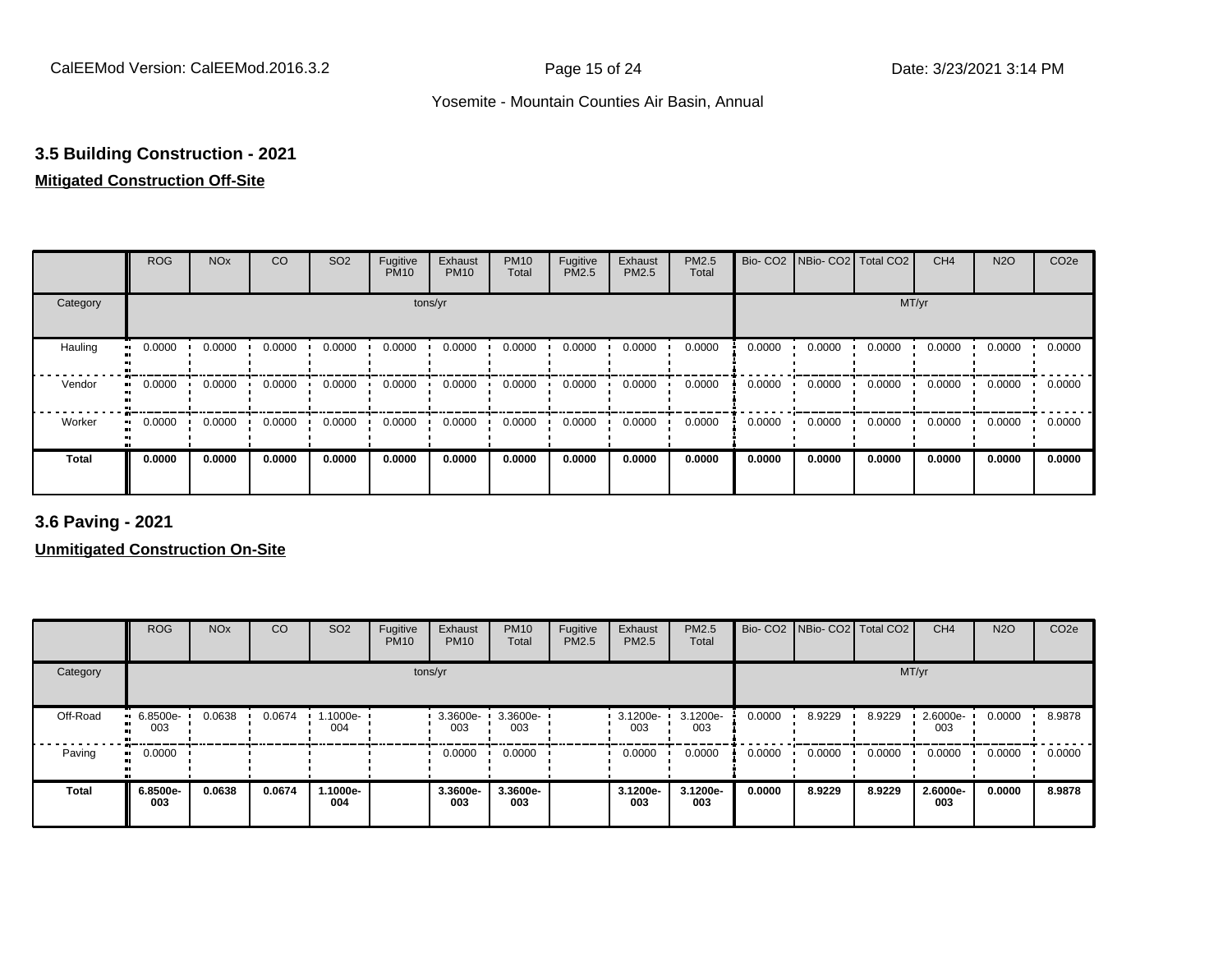### **3.6 Paving - 2021**

#### **Unmitigated Construction Off-Site**

|              | <b>ROG</b>                   | <b>NO<sub>x</sub></b> | CO              | SO <sub>2</sub> | Fugitive<br><b>PM10</b> | Exhaust<br><b>PM10</b> | <b>PM10</b><br>Total | Fugitive<br>PM2.5 | Exhaust<br>PM2.5 | PM2.5<br>Total  |        | Bio- CO2   NBio- CO2   Total CO2 |        | CH <sub>4</sub> | <b>N2O</b> | CO <sub>2e</sub> |
|--------------|------------------------------|-----------------------|-----------------|-----------------|-------------------------|------------------------|----------------------|-------------------|------------------|-----------------|--------|----------------------------------|--------|-----------------|------------|------------------|
| Category     |                              |                       |                 |                 | tons/yr                 |                        |                      |                   |                  |                 |        |                                  | MT/yr  |                 |            |                  |
| Hauling      | 0.0000                       | 0.0000                | 0.0000          | 0.0000          | 0.0000                  | 0.0000                 | 0.0000               | 0.0000            | 0.0000           | 0.0000          | 0.0000 | 0.0000                           | 0.0000 | 0.0000          | 0.0000     | 0.0000           |
| Vendor       | 0.0000<br>$\bullet$          | 0.0000                | 0.0000          | 0.0000          | 0.0000                  | 0.0000                 | 0.0000               | 0.0000            | 0.0000           | 0.0000          | 0.0000 | 0.0000                           | 0.0000 | 0.0000          | 0.0000     | 0.0000           |
| Worker       | 1.0100e-<br>$\bullet$<br>003 | 7.2000e-<br>004       | 6.8900e-<br>003 | 1.0000e-<br>005 | 1.4000e-<br>003         | 1.0000e-<br>005        | 1.4100e-<br>003      | 3.7000e-<br>004   | -.0000e<br>005   | 3.8000e-<br>004 | 0.0000 | 1.1665                           | 1.1665 | 5.0000e-<br>005 | 0.0000     | 1.1678           |
| <b>Total</b> | 1.0100e-<br>003              | 7.2000e-<br>004       | 6.8900e-<br>003 | 1.0000e-<br>005 | 1.4000e-<br>003         | 1.0000e-<br>005        | 1.4100e-<br>003      | 3.7000e-<br>004   | -.0000e<br>005   | 3.8000e-<br>004 | 0.0000 | 1.1665                           | 1.1665 | 5.0000e-<br>005 | 0.0000     | 1.1678           |

|              | <b>ROG</b>         | <b>NO<sub>x</sub></b> | CO     | SO <sub>2</sub> | Fugitive<br><b>PM10</b> | Exhaust<br><b>PM10</b> | <b>PM10</b><br>Total | Fugitive<br><b>PM2.5</b> | Exhaust<br><b>PM2.5</b> | PM2.5<br>Total  |        | Bio- CO2   NBio- CO2   Total CO2 |        | CH <sub>4</sub> | <b>N2O</b> | CO <sub>2e</sub> |
|--------------|--------------------|-----------------------|--------|-----------------|-------------------------|------------------------|----------------------|--------------------------|-------------------------|-----------------|--------|----------------------------------|--------|-----------------|------------|------------------|
| Category     |                    |                       |        |                 | tons/yr                 |                        |                      |                          |                         |                 |        |                                  |        | MT/yr           |            |                  |
| Off-Road     | $-6.8500e-$<br>003 | 0.0638                | 0.0674 | .1000e-<br>004  |                         | 3.3600e-<br>003        | 3.3600e-<br>003      |                          | 3.1200e-<br>003         | 3.1200e-<br>003 | 0.0000 | 8.9228                           | 8.9228 | 2.6000e-<br>003 | 0.0000     | 8.9878           |
| Paving       | 0.0000<br>ш.       |                       |        |                 |                         | 0.0000                 | 0.0000               |                          | 0.0000                  | 0.0000          | 0.0000 | 0.0000                           | 0.0000 | 0.0000          | 0.0000     | 0.0000           |
| <b>Total</b> | 6.8500e-<br>003    | 0.0638                | 0.0674 | 1.1000e-<br>004 |                         | 3.3600e-<br>003        | 3.3600e-<br>003      |                          | 3.1200e-<br>003         | 3.1200e-<br>003 | 0.0000 | 8.9228                           | 8.9228 | 2.6000e-<br>003 | 0.0000     | 8.9878           |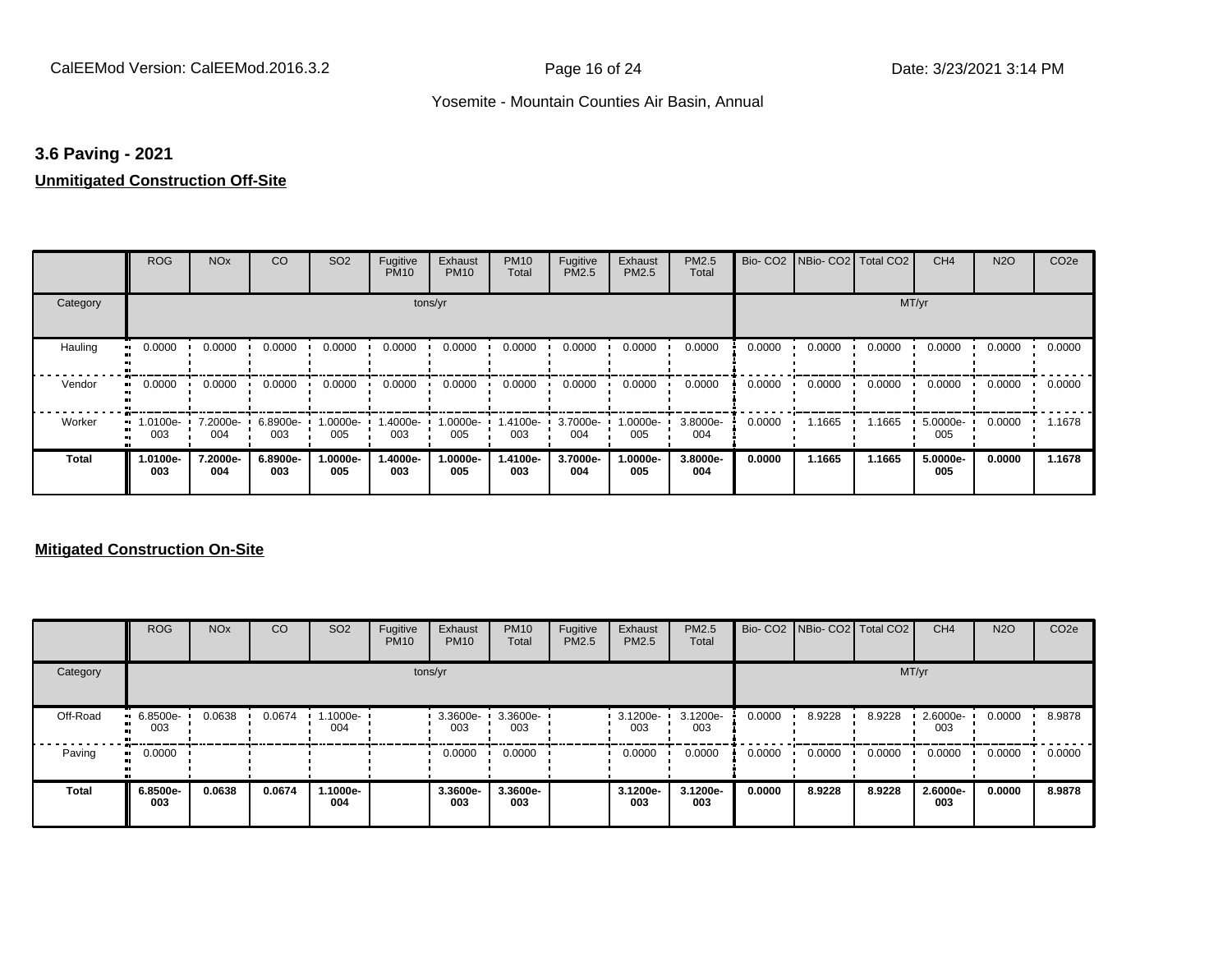# **3.6 Paving - 2021**

#### **Mitigated Construction Off-Site**

|                     | <b>ROG</b>      | <b>NO<sub>x</sub></b> | CO              | SO <sub>2</sub> | Fugitive<br><b>PM10</b> | Exhaust<br><b>PM10</b> | <b>PM10</b><br>Total | Fugitive<br>PM2.5 | Exhaust<br>PM2.5 | PM2.5<br>Total  |        | Bio- CO2   NBio- CO2   Total CO2 |        | CH <sub>4</sub> | <b>N2O</b> | CO <sub>2e</sub> |
|---------------------|-----------------|-----------------------|-----------------|-----------------|-------------------------|------------------------|----------------------|-------------------|------------------|-----------------|--------|----------------------------------|--------|-----------------|------------|------------------|
| Category            |                 |                       |                 |                 | tons/yr                 |                        |                      |                   |                  |                 |        |                                  | MT/yr  |                 |            |                  |
| Hauling<br>81       | 0.0000          | 0.0000                | 0.0000          | 0.0000          | 0.0000                  | 0.0000                 | 0.0000               | 0.0000            | 0.0000           | 0.0000          | 0.0000 | 0.0000                           | 0.0000 | 0.0000          | 0.0000     | 0.0000           |
| Vendor<br>$\bullet$ | 0.0000          | 0.0000                | 0.0000          | 0.0000          | 0.0000                  | 0.0000                 | 0.0000               | 0.0000            | 0.0000           | 0.0000          | 0.0000 | 0.0000                           | 0.0000 | 0.0000          | 0.0000     | 0.0000           |
| Worker<br>$\bullet$ | .0100e-<br>003  | 7.2000e-<br>004       | 6.8900e-<br>003 | 1.0000e-<br>005 | --1.4000e<br>003        | 1.0000e-<br>005        | 1.4100e-<br>003      | 3.7000e-<br>004   | .0000e-<br>005   | 3.8000e-<br>004 | 0.0000 | 1.1665                           | 1.1665 | 5.0000e-<br>005 | 0.0000     | 1.1678           |
| <b>Total</b>        | 1.0100e-<br>003 | 7.2000e-<br>004       | 6.8900e-<br>003 | 1.0000e-<br>005 | -.4000e<br>003          | 1.0000e-<br>005        | 1.4100e-<br>003      | 3.7000e-<br>004   | .0000e-<br>005   | 3.8000e-<br>004 | 0.0000 | 1.1665                           | 1.1665 | 5.0000e-<br>005 | 0.0000     | 1.1678           |

**3.7 Architectural Coating - 2021**

|                 | <b>ROG</b> | <b>NO<sub>x</sub></b> | CO     | SO <sub>2</sub> | Fugitive<br><b>PM10</b> | Exhaust<br><b>PM10</b> | <b>PM10</b><br>Total | Fugitive<br><b>PM2.5</b> | Exhaust<br><b>PM2.5</b> | <b>PM2.5</b><br>Total |        | Bio- CO2   NBio- CO2   Total CO2 |        | CH <sub>4</sub> | <b>N2O</b> | CO <sub>2e</sub> |
|-----------------|------------|-----------------------|--------|-----------------|-------------------------|------------------------|----------------------|--------------------------|-------------------------|-----------------------|--------|----------------------------------|--------|-----------------|------------|------------------|
| Category        |            |                       |        |                 |                         | tons/yr                |                      |                          |                         |                       |        |                                  | MT/yr  |                 |            |                  |
| Archit. Coating | 0.0000     | 0.0000                | 0.0000 | 0.0000          | 0.0000                  | 0.0000                 | 0.0000               | 0.0000                   | 0.0000                  | 0.0000                | 0.0000 | 0.0000                           | 0.0000 | 0.0000          | 0.0000     | 0.0000           |
| Off-Road        | 0.0000     | 0.0000                | 0.0000 | 0.0000          | 0.0000                  | 0.0000                 | 0.0000               | 0.0000                   | 0.0000                  | 0.0000                | 0.0000 | 0.0000                           | 0.0000 | 0.0000          | 0.0000     | 0.0000           |
| <b>Total</b>    | 0.0000     | 0.0000                | 0.0000 | 0.0000          | 0.0000                  | 0.0000                 | 0.0000               | 0.0000                   | 0.0000                  | 0.0000                | 0.0000 | 0.0000                           | 0.0000 | 0.0000          | 0.0000     | 0.0000           |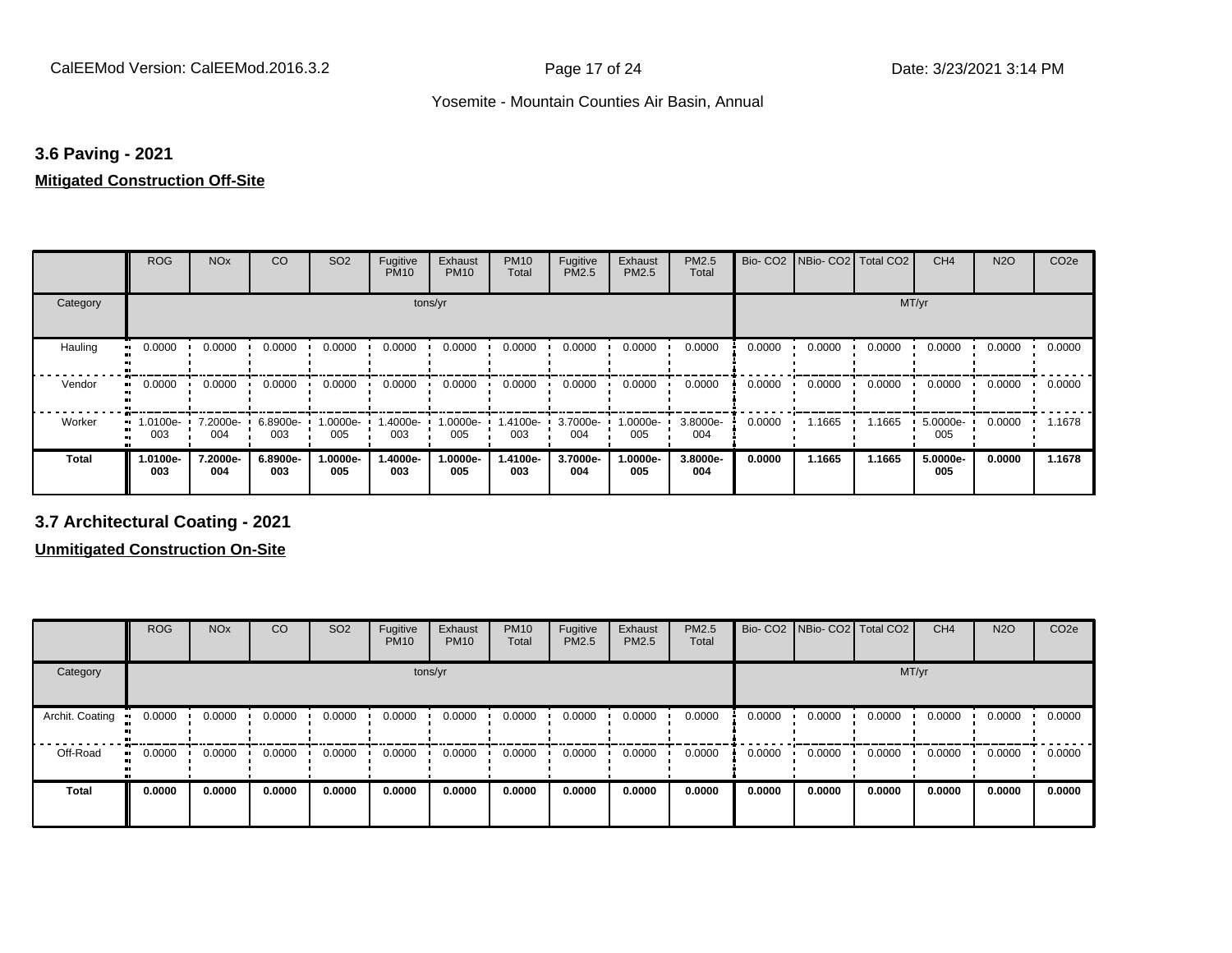# **3.7 Architectural Coating - 2021**

# **Unmitigated Construction Off-Site**

|              | <b>ROG</b>          | <b>NO<sub>x</sub></b> | CO     | SO <sub>2</sub> | Fugitive<br><b>PM10</b> | Exhaust<br><b>PM10</b> | <b>PM10</b><br>Total | Fugitive<br>PM2.5 | Exhaust<br>PM2.5 | PM2.5<br>Total | Bio-CO <sub>2</sub> | NBio- CO2   Total CO2 |        | CH <sub>4</sub> | <b>N2O</b> | CO <sub>2e</sub> |
|--------------|---------------------|-----------------------|--------|-----------------|-------------------------|------------------------|----------------------|-------------------|------------------|----------------|---------------------|-----------------------|--------|-----------------|------------|------------------|
| Category     |                     |                       |        |                 | tons/yr                 |                        |                      |                   |                  |                |                     |                       | MT/yr  |                 |            |                  |
| Hauling      | 0.0000              | 0.0000                | 0.0000 | 0.0000          | 0.0000                  | 0.0000                 | 0.0000               | 0.0000            | 0.0000           | 0.0000         | 0.0000              | 0.0000                | 0.0000 | 0.0000          | 0.0000     | 0.0000           |
| Vendor       | 0.0000<br>$\bullet$ | 0.0000                | 0.0000 | 0.0000          | 0.0000                  | 0.0000                 | 0.0000               | 0.0000            | 0.0000           | 0.0000         | 0.0000              | 0.0000                | 0.0000 | 0.0000          | 0.0000     | 0.0000           |
| Worker       | 0.0000<br>$\bullet$ | 0.0000                | 0.0000 | 0.0000          | 0.0000                  | 0.0000                 | 0.0000               | 0.0000            | 0.0000           | 0.0000         | 0.0000              | 0.0000                | 0.0000 | 0.0000          | 0.0000     | 0.0000           |
| <b>Total</b> | 0.0000              | 0.0000                | 0.0000 | 0.0000          | 0.0000                  | 0.0000                 | 0.0000               | 0.0000            | 0.0000           | 0.0000         | 0.0000              | 0.0000                | 0.0000 | 0.0000          | 0.0000     | 0.0000           |

|                 | <b>ROG</b>   | <b>NO<sub>x</sub></b> | <b>CO</b> | SO <sub>2</sub> | Fugitive<br><b>PM10</b> | Exhaust<br><b>PM10</b> | <b>PM10</b><br>Total | Fugitive<br>PM2.5 | Exhaust<br><b>PM2.5</b> | PM2.5<br>Total |        | Bio- CO2 NBio- CO2 Total CO2 |        | CH <sub>4</sub> | <b>N2O</b> | CO <sub>2e</sub> |
|-----------------|--------------|-----------------------|-----------|-----------------|-------------------------|------------------------|----------------------|-------------------|-------------------------|----------------|--------|------------------------------|--------|-----------------|------------|------------------|
| Category        |              |                       |           |                 |                         | tons/yr                |                      |                   |                         |                |        |                              | MT/yr  |                 |            |                  |
| Archit. Coating | 0.0000       | 0.0000                | 0.0000    | 0.0000          | 0.0000                  | 0.0000                 | 0.0000               | 0.0000            | 0.0000                  | 0.0000         | 0.0000 | 0.0000                       | 0.0000 | 0.0000          | 0.0000     | 0.0000           |
| Off-Road        | 0.0000<br>ш. | 0.0000                | 0.0000    | 0.0000          | 0.0000                  | 0.0000                 | 0.0000               | 0.0000            | 0.0000                  | 0.0000         | 0.0000 | 0.0000                       | 0.0000 | 0.0000          | 0.0000     | 0.0000           |
| Total           | 0.0000       | 0.0000                | 0.0000    | 0.0000          | 0.0000                  | 0.0000                 | 0.0000               | 0.0000            | 0.0000                  | 0.0000         | 0.0000 | 0.0000                       | 0.0000 | 0.0000          | 0.0000     | 0.0000           |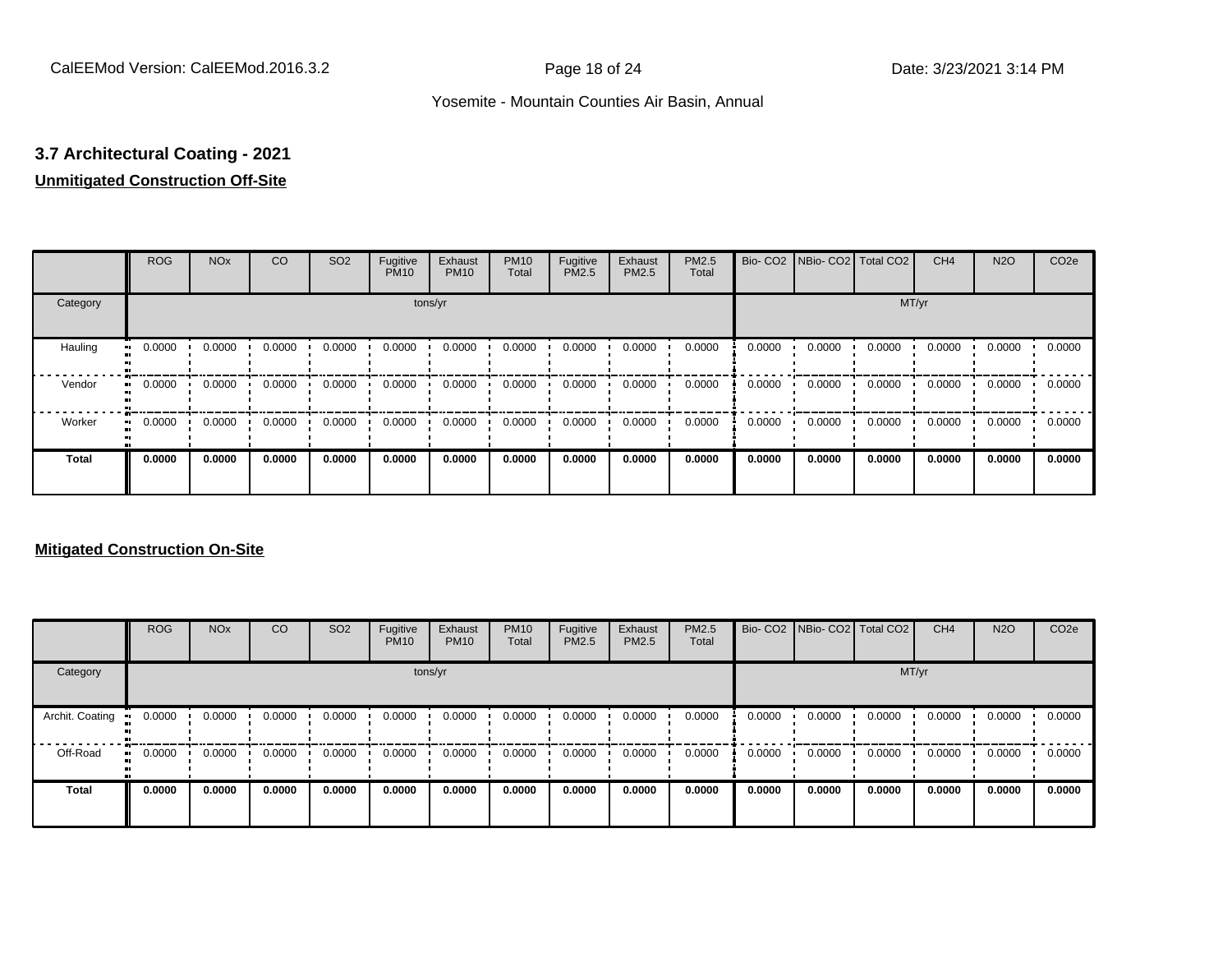# **3.7 Architectural Coating - 2021 Mitigated Construction Off-Site**

|              | <b>ROG</b> | <b>NO<sub>x</sub></b> | CO     | SO <sub>2</sub> | Fugitive<br><b>PM10</b> | Exhaust<br><b>PM10</b> | <b>PM10</b><br>Total | Fugitive<br><b>PM2.5</b> | Exhaust<br>PM2.5 | PM2.5<br>Total |        | Bio- CO2   NBio- CO2   Total CO2 |        | CH <sub>4</sub> | <b>N2O</b> | CO <sub>2e</sub> |
|--------------|------------|-----------------------|--------|-----------------|-------------------------|------------------------|----------------------|--------------------------|------------------|----------------|--------|----------------------------------|--------|-----------------|------------|------------------|
| Category     |            |                       |        |                 |                         | tons/yr                |                      |                          |                  |                |        |                                  |        | MT/yr           |            |                  |
| Hauling      | 0.0000     | 0.0000                | 0.0000 | 0.0000          | 0.0000                  | 0.0000                 | 0.0000               | 0.0000                   | 0.0000           | 0.0000         | 0.0000 | 0.0000                           | 0.0000 | 0.0000          | 0.0000     | 0.0000           |
| Vendor       | 0.0000     | 0.0000                | 0.0000 | 0.0000          | 0.0000                  | 0.0000                 | 0.0000               | 0.0000                   | 0.0000           | 0.0000         | 0.0000 | 0.0000                           | 0.0000 | 0.0000          | 0.0000     | 0.0000           |
| Worker       | 0.0000     | 0.0000                | 0.0000 | 0.0000          | 0.0000                  | 0.0000                 | 0.0000               | 0.0000                   | 0.0000           | 0.0000         | 0.0000 | 0.0000                           | 0.0000 | 0.0000          | 0.0000     | 0.0000           |
| <b>Total</b> | 0.0000     | 0.0000                | 0.0000 | 0.0000          | 0.0000                  | 0.0000                 | 0.0000               | 0.0000                   | 0.0000           | 0.0000         | 0.0000 | 0.0000                           | 0.0000 | 0.0000          | 0.0000     | 0.0000           |

# **4.0 Operational Detail - Mobile**

#### **4.1 Mitigation Measures Mobile**

#### **4.2 Trip Summary Information**

|          |         | Average Daily Trip Rate |        | Unmitigated       | Mitigated         |
|----------|---------|-------------------------|--------|-------------------|-------------------|
| Land Use | Weekday | Saturday                | Sunday | <b>Annual VMT</b> | <b>Annual VMT</b> |
| Total    |         |                         |        |                   |                   |

#### **4.3 Trip Type Information**

|          | <b>Miles</b> |  |  | Trip % |                                                                  | Trip Purpose % |                 |         |  |
|----------|--------------|--|--|--------|------------------------------------------------------------------|----------------|-----------------|---------|--|
| Land Use | H-W or C-W   |  |  |        | H-S or C-C ┃ H-O or C-NW ┃H-W or C-W┃ H-S or C-C ┃ H-O or C-NW │ | Primary        | <b>Diverted</b> | Pass-by |  |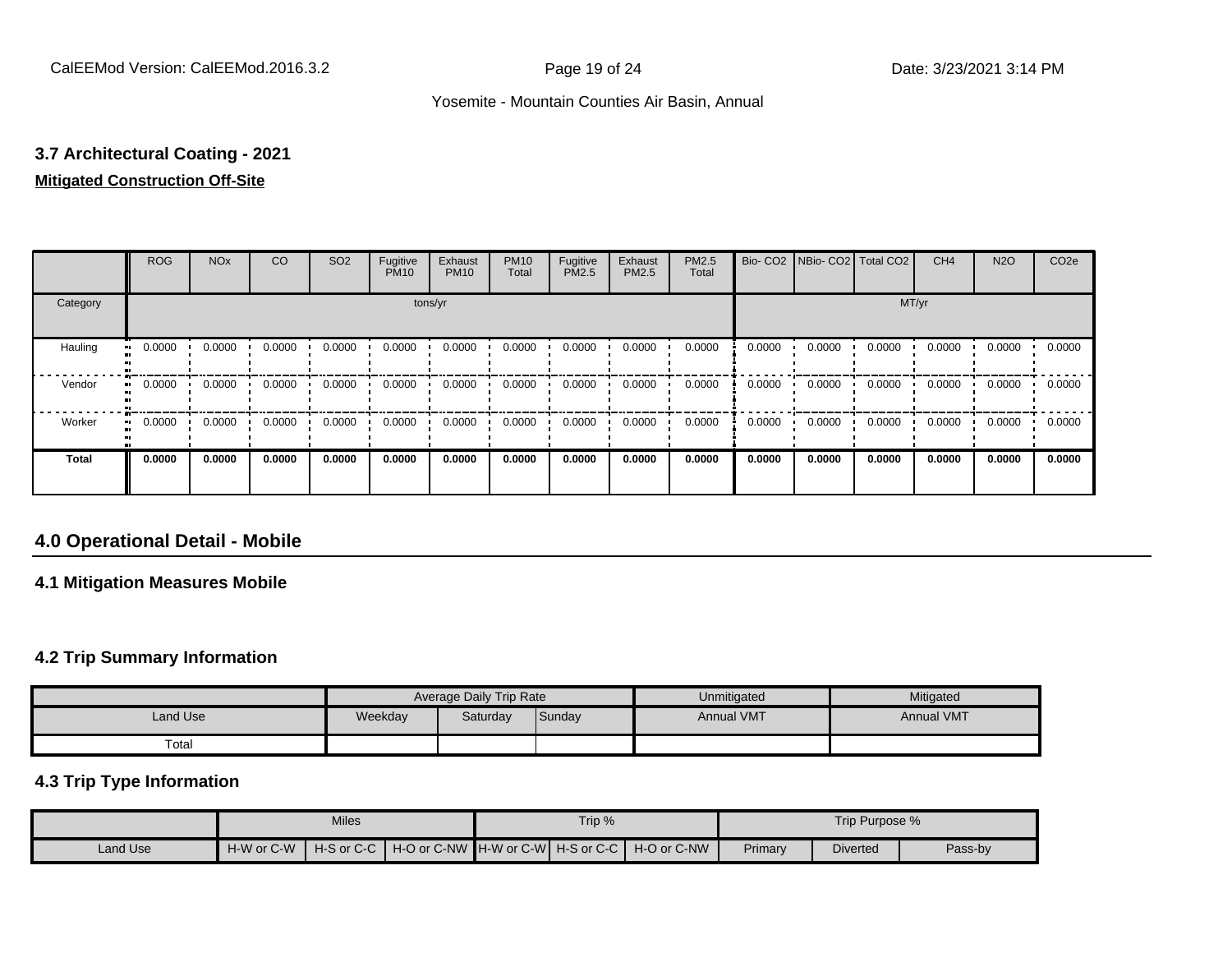CalEEMod Version: CalEEMod.2016.3.2 **Page 20 of 24** Page 20 of 24 Date: 3/23/2021 3:14 PM

#### Yosemite - Mountain Counties Air Basin, Annual

#### **4.4 Fleet Mix**

| <b>Land Use</b> | LDA      | LDT1     | LDT <sub>2</sub> | <b>MDV</b> | LHD1     | LHD <sub>2</sub> | MHD      | <b>HHD</b> | <b>OBUS</b> | <b>UBUS</b> | <b>MCY</b> | <b>SBUS</b> | MH       |
|-----------------|----------|----------|------------------|------------|----------|------------------|----------|------------|-------------|-------------|------------|-------------|----------|
|                 | 0.504743 | J.040402 | 0.213282         | 0.133700   | 0.034352 | 0.006590         | 0.015576 | 0.039833   | 0.001862    | 0.001094    | 0.006121   | 0.000864    | 0.001581 |

# **5.0 Energy Detail**

Historical Energy Use: N

### **5.1 Mitigation Measures Energy**

# **6.0 Area Detail**

# **6.1 Mitigation Measures Area**

|             | <b>ROG</b> | <b>NO<sub>x</sub></b> | CO     | SO <sub>2</sub> | Fugitive<br><b>PM10</b> | Exhaust<br><b>PM10</b> | <b>PM10</b><br>Total | Fugitive<br>PM2.5 | Exhaust<br><b>PM2.5</b> | PM2.5<br>Total |        | Bio- CO2 NBio- CO2   Total CO2 |        | CH <sub>4</sub> | <b>N2O</b> | CO <sub>2</sub> e |
|-------------|------------|-----------------------|--------|-----------------|-------------------------|------------------------|----------------------|-------------------|-------------------------|----------------|--------|--------------------------------|--------|-----------------|------------|-------------------|
| Category    |            |                       |        |                 |                         | tons/yr                |                      |                   |                         |                |        |                                | MT/yr  |                 |            |                   |
| Mitigated   | 0.3495     | 0.0000                | 0.0000 | 0.0000          |                         | 0.0000                 | 0.0000               |                   | 0.0000                  | 0.0000         | 0.0000 | 0.0000                         | 0.0000 | 0.0000          | 0.0000     | 0.0000            |
| Unmitigated | 0.3495     | 0.0000                | 0.0000 | 0.0000          |                         | 0.0000                 | 0.0000               |                   | 0.0000                  | 0.0000         | 0.0000 | 0.0000                         | 0.0000 | 0.0000          | 0.0000     | 0.0000            |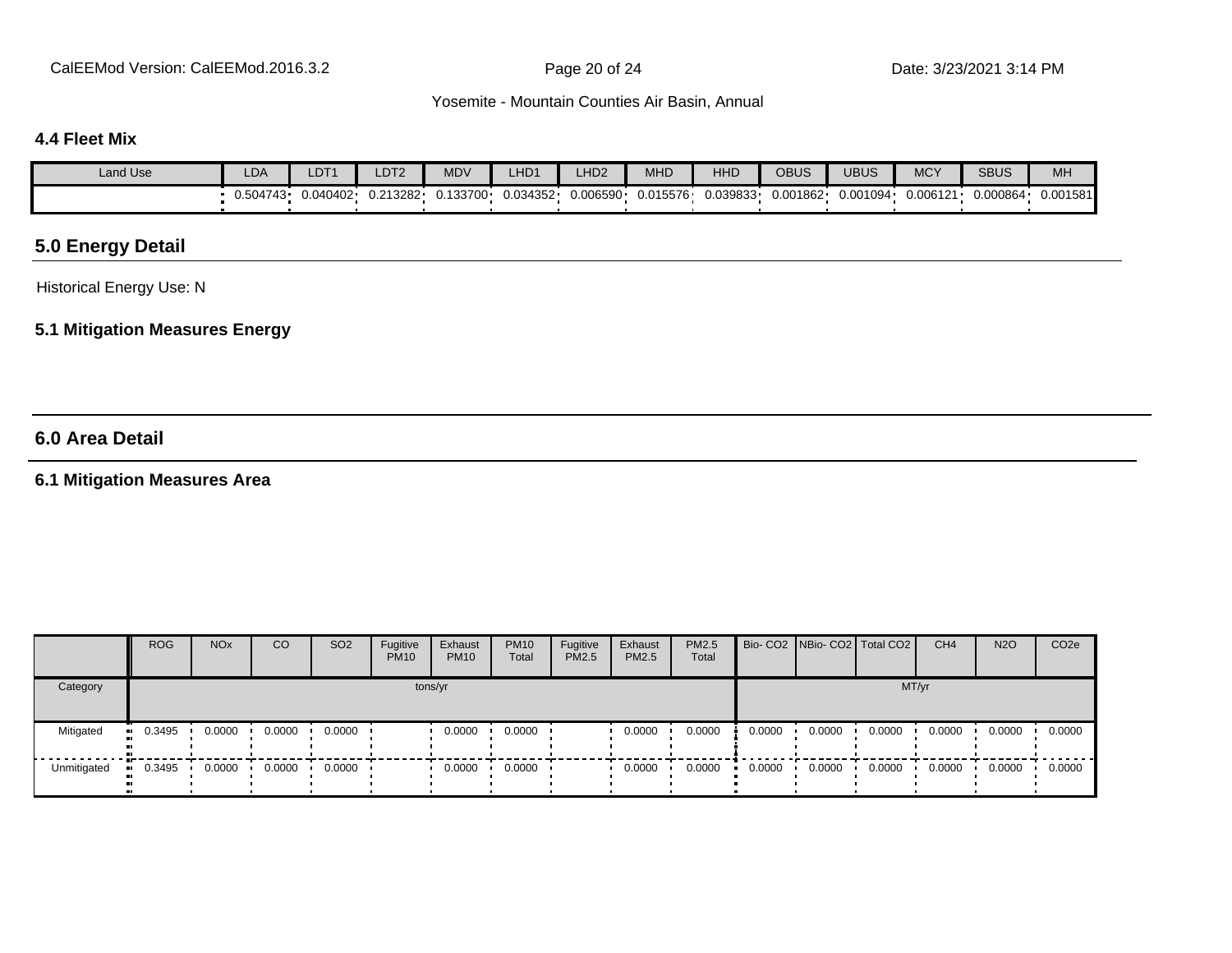## **6.2 Area by SubCategory**

#### **Unmitigated**

|                          | ROG                   | <b>NO<sub>x</sub></b> | CO     | SO <sub>2</sub> | Fugitive<br><b>PM10</b> | Exhaust<br><b>PM10</b> | <b>PM10</b><br>Total | Fugitive<br>PM2.5 | Exhaust<br><b>PM2.5</b> | <b>PM2.5</b><br>Total |        | Bio- CO2   NBio- CO2   Total CO2 |        | CH <sub>4</sub> | <b>N2O</b> | CO <sub>2</sub> e |
|--------------------------|-----------------------|-----------------------|--------|-----------------|-------------------------|------------------------|----------------------|-------------------|-------------------------|-----------------------|--------|----------------------------------|--------|-----------------|------------|-------------------|
| SubCategory              |                       |                       |        |                 |                         | tons/yr                |                      |                   |                         |                       |        |                                  | MT/yr  |                 |            |                   |
| Architectural<br>Coating | $-0.0371$             |                       |        |                 |                         | 0.0000                 | 0.0000               |                   | 0.0000                  | 0.0000                | 0.0000 | 0.0000                           | 0.0000 | 0.0000          | 0.0000     | 0.0000            |
| Consumer<br>Products     | $\blacksquare$ 0.3124 |                       |        |                 |                         | 0.0000                 | 0.0000               |                   | 0.0000                  | 0.0000                | 0.0000 | 0.0000                           | 0.0000 | 0.0000          | 0.0000     | 0.0000            |
| Landscaping              | 0.0000                | 0.0000                | 0.0000 | 0.0000          |                         | 0.0000                 | 0.0000               |                   | 0.0000                  | 0.0000                | 0.0000 | 0.0000                           | 0.0000 | 0.0000          | 0.0000     | 0.0000            |
| <b>Total</b>             | 0.3495                | 0.0000                | 0.0000 | 0.0000          |                         | 0.0000                 | 0.0000               |                   | 0.0000                  | 0.0000                | 0.0000 | 0.0000                           | 0.0000 | 0.0000          | 0.0000     | 0.0000            |

#### **Mitigated**

|                          | <b>ROG</b> | <b>NO<sub>x</sub></b> | CO     | SO <sub>2</sub> | Fugitive<br><b>PM10</b> | Exhaust<br><b>PM10</b> | <b>PM10</b><br>Total | Fugitive<br>PM2.5 | Exhaust<br><b>PM2.5</b> | PM2.5<br>Total |        |        | Bio- CO2   NBio- CO2   Total CO2 | CH <sub>4</sub> | <b>N2O</b> | CO <sub>2e</sub> |
|--------------------------|------------|-----------------------|--------|-----------------|-------------------------|------------------------|----------------------|-------------------|-------------------------|----------------|--------|--------|----------------------------------|-----------------|------------|------------------|
| SubCategory              |            |                       |        |                 |                         | tons/yr                |                      |                   |                         |                |        |        | MT/yr                            |                 |            |                  |
| Architectural<br>Coating | 0.0371     |                       |        |                 |                         | 0.0000                 | 0.0000               |                   | 0.0000                  | 0.0000         | 0.0000 | 0.0000 | 0.0000                           | 0.0000          | 0.0000     | 0.0000           |
| Consumer<br>Products     | 0.3124     |                       |        |                 |                         | 0.0000                 | 0.0000               |                   | 0.0000                  | 0.0000         | 0.0000 | 0.0000 | 0.0000                           | 0.0000          | 0.0000     | 0.0000           |
| Landscaping              | 0.0000     | 0.0000                | 0.0000 | 0.0000          |                         | 0.0000                 | 0.0000               |                   | 0.0000                  | 0.0000         | 0.0000 | 0.0000 | 0.0000                           | 0.0000          | 0.0000     | 0.0000           |
| Total                    | 0.3495     | 0.0000                | 0.0000 | 0.0000          |                         | 0.0000                 | 0.0000               |                   | 0.0000                  | 0.0000         | 0.0000 | 0.0000 | 0.0000                           | 0.0000          | 0.0000     | 0.0000           |

**7.0 Water Detail**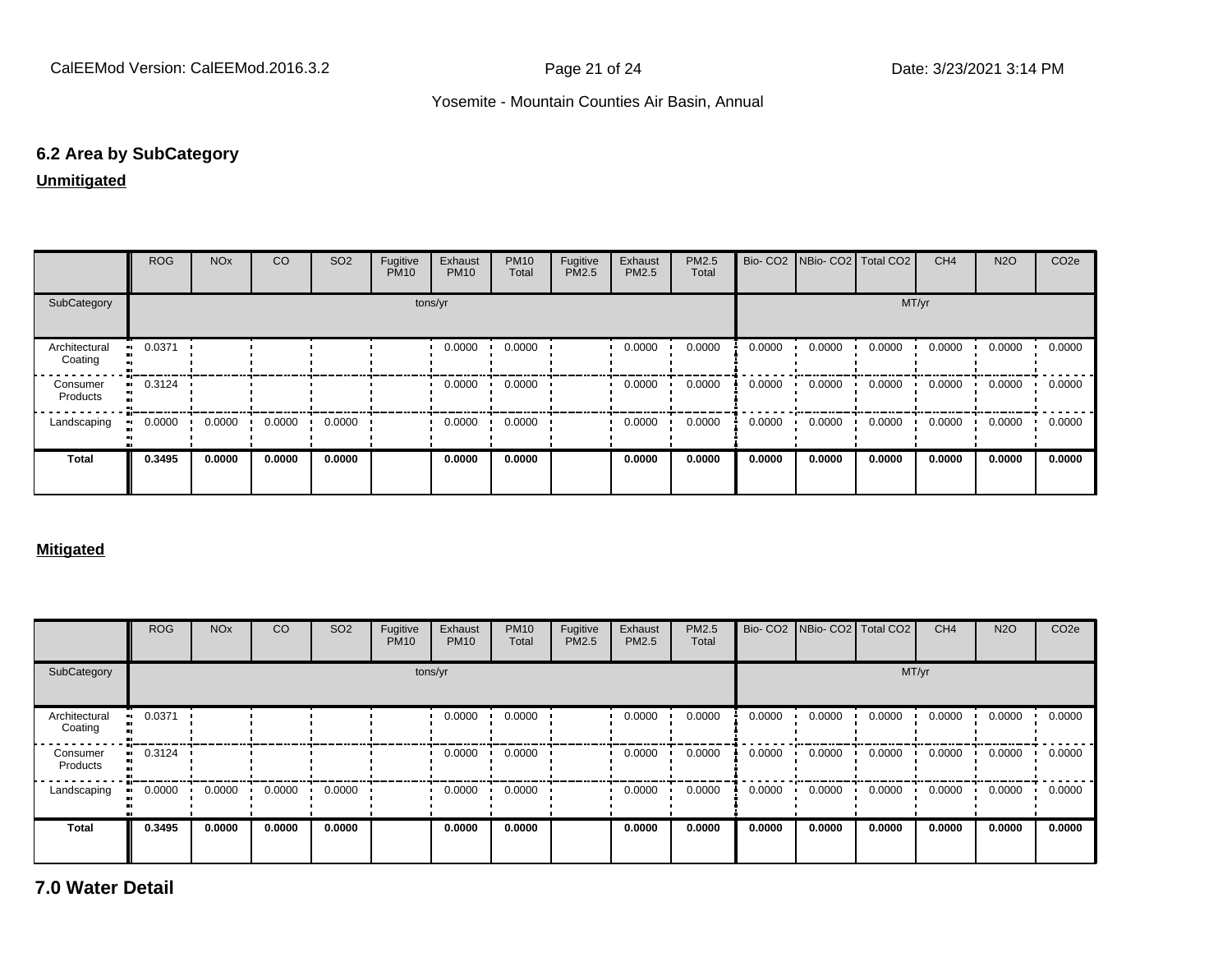# **7.1 Mitigation Measures Water**

# **8.0 Waste Detail**

#### **8.1 Mitigation Measures Waste**

### **Category/Year**

|                         | Total CO <sub>2</sub>   | CH <sub>4</sub> | <b>N2O</b> | CO <sub>2e</sub> |
|-------------------------|-------------------------|-----------------|------------|------------------|
|                         |                         |                 | MT/yr      |                  |
| Mitigated<br>.,<br><br> | 0.0000<br>              | 0.0000          | 0.0000     | 0.0000           |
| Unmitigated<br><br>ш    | 0.0000<br>$\bullet$<br> | 0.0000<br>٠     | 0.0000     | 0.0000           |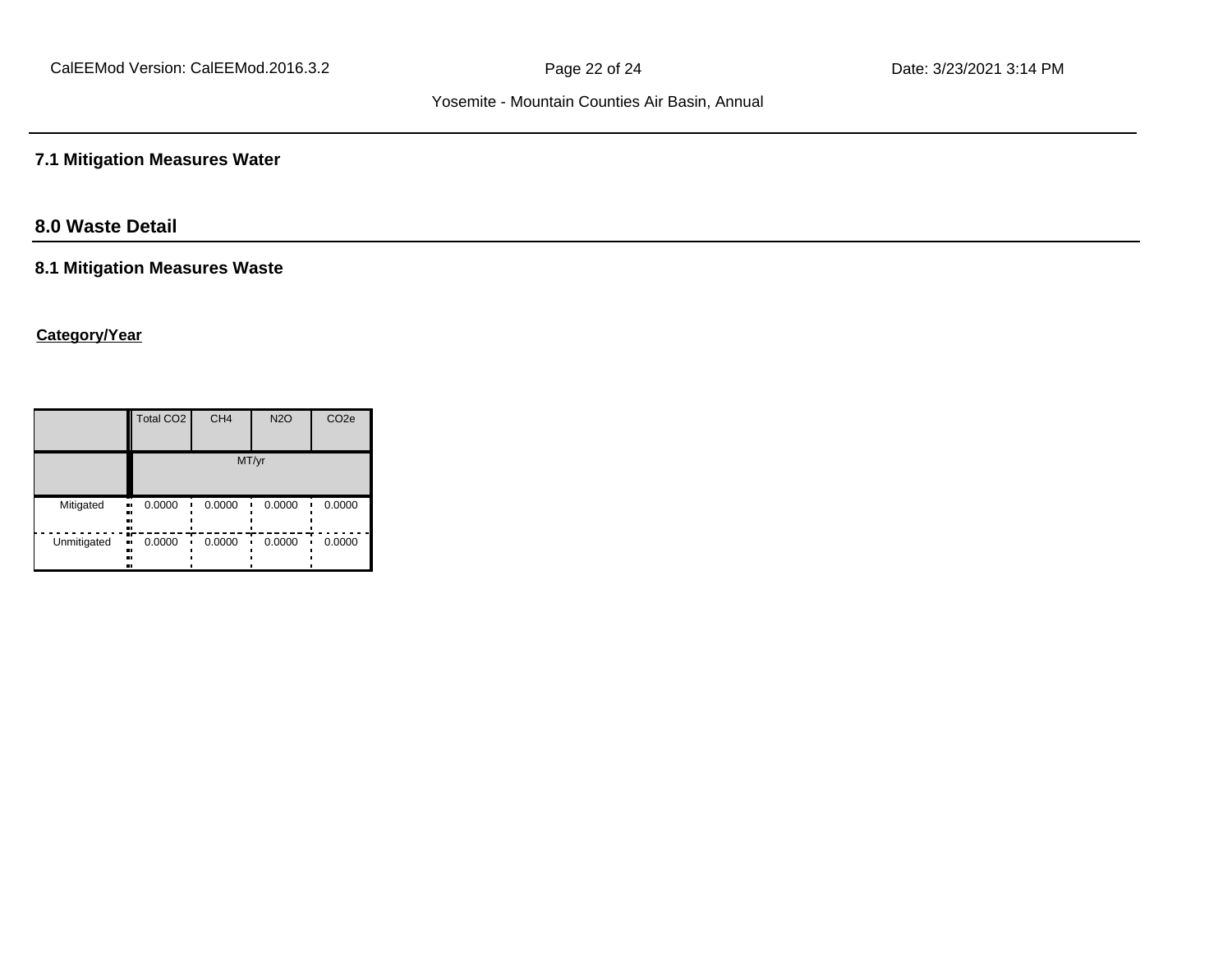# **8.2 Waste by Land Use**

**Unmitigated**

|                 | Waste<br>Disposed | Total CO <sub>2</sub> | CH <sub>4</sub> | <b>N2O</b> | CO <sub>2e</sub> |
|-----------------|-------------------|-----------------------|-----------------|------------|------------------|
| <b>Land Use</b> | tons              |                       |                 | MT/yr      |                  |
|                 | $\Omega$          | 0.0000                | 0.0000          | 0.0000     | 0.0000           |
| <b>Total</b>    |                   | 0.0000                | 0.0000          | 0.0000     | 0.0000           |

#### **Mitigated**

|                 | Waste<br>Disposed | Total CO <sub>2</sub> | CH <sub>4</sub> | <b>N2O</b> | CO <sub>2e</sub> |
|-----------------|-------------------|-----------------------|-----------------|------------|------------------|
| <b>Land Use</b> | tons              |                       |                 | MT/yr      |                  |
|                 | $\Omega$          | 0.0000                | 0.0000          | 0.0000     | 0.0000           |
| <b>Total</b>    |                   | 0.0000                | 0.0000          | 0.0000     | 0.0000           |

# **9.0 Operational Offroad**

| <b>Load Factor</b><br>Hours/Day<br><b>Horse Power</b><br>Days/Year<br>Number<br>Equipment Type |  |  |  |                  |
|------------------------------------------------------------------------------------------------|--|--|--|------------------|
|                                                                                                |  |  |  | <b>Fuel Type</b> |